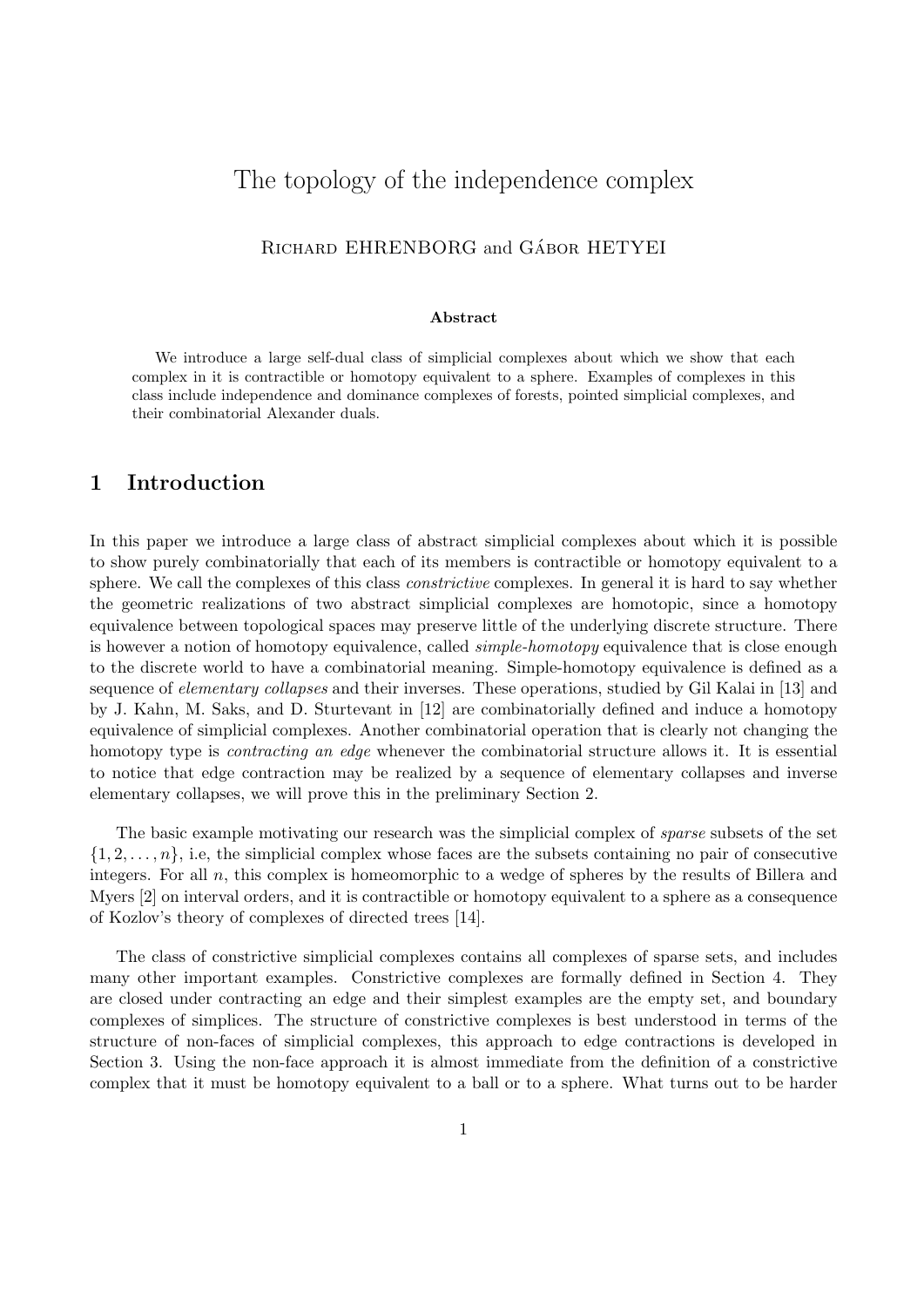to show is that many simplicial complexes arising in a combinatorial or graph theoretic setting are actually constrictive. Our examples include branching complexes which generalize the notion of the complex of independent sets of vertices in a forest of trees, dominance complexes of forests, and pointed complexes, which appear in the work of Ehrenborg and Steingrímsson [8] on playing Nim on a simplicial complex.

Branching complexes are shown to be constrictive Section 5 and an algorithm to calculate the exact homotopy type of the independence complex of a forest is described in Section 6. As a consequence we obtain the exact homotopy type of the complex of sparse subsets of  $\{1, 2, \ldots, n\}$  as a function of n. The dominance complex of a forest is defined as the family of complements of its dominating sets and it is shown to be constrictive in Section 7. The proof indicates a method to calculate the actual homotopy type.

Finally, in Section 8 we revisit the notion of the combinatorial Alexander dual, introduced by Gil Kalai in [13]. As was already observed by Gil Kalai, an elementary collapse induces an elementary collapse at the level of dual complexes, but it is not clear in general that the combinatorial Alexander dual of a complex that is homotopy equivalent to a ball or sphere would also be homotopy equivalent to a ball or sphere. This is true, however, if we restrict our attention to constrictive complexes: it turns out that the combinatorial Alexander dual of a constrictive complex is constrictive. The only difficulty in proving this statement is establishing the fact that the combinatorial Alexander dual of the boundary complex of a simplex is constrictive, since it is pointed. Our theorem allows to state the dual of every result in the preceding sections.

It is not clear to us, what would be the "best" approach to proving homotopy equivalence to balls or spheres for simplicial complexes in general. The widely known method of shellings, even in its nonpure form as introduced by Björner and Wachs [3], seems to be more suitable for studying the homeomorphy rather than the homotopy type, and it is worth noting that for the class of constrictive simplicial complexes, a more elementary approach than discrete Morse theory [10] suffices.

## 2 Preliminaries

**Definition 2.1** An abstract simplicial complex  $\triangle$  on a finite vertex set V is a family of sets { $\sigma \in$  $\Delta$ :  $\sigma \subset V$  *satisfying the following properties.* 

- (i)  $\{v\} \in \triangle$  for all  $v \in V$
- (ii) If  $\sigma \in \Delta$  then every subset  $\tau \subseteq \sigma$  belongs to  $\Delta$ .

The elements of  $\triangle$  are faces the elements of V are called vertices. By property (i), giving the set of faces determines the set of vertices. Hence we may identify an abstract simplicial complex with its set of faces. The dimension of a face  $\sigma$  is  $|\sigma| - 1$ , maximal faces are called facets, 1-dimensional faces are called edges.

Given a subset  $U \subseteq V$  of the vertex set, the *restriction*  $\Delta|_U$  of the simplicial complex to U is the simplicial complex with vertex set U and face set  $\Delta|_U = {\sigma : \sigma \in \Delta, \sigma \subseteq U}$ . Another important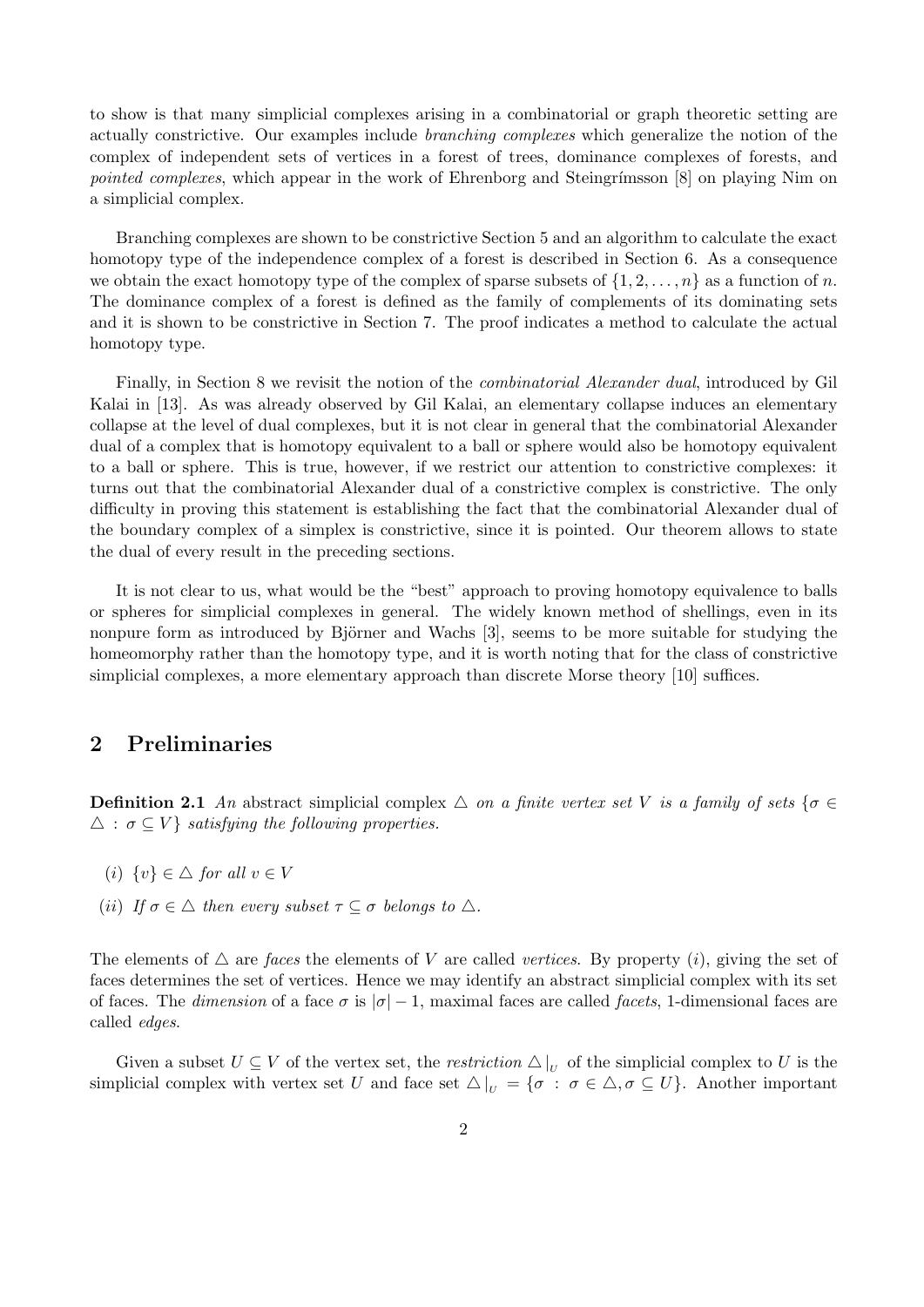notion is the link of a face  $\sigma$  in the complex  $\Delta$ , defined by

$$
\mathrm{link}_{\triangle}(\sigma) = \{ \tau \subseteq V \setminus \sigma \; : \; \tau \cup \sigma \in \triangle \}.
$$

Every abstract simplicial complex has a *standard geometric realization*. We take a basis  $\{e_v$ :  $v \in V$  in  $\mathbb{R}^{|V|}$  and the union of the convex hulls of sets  $\{e_v : v \in \sigma\}$  for each  $\sigma \in \Delta$ . Homotopic or homeomorphic properties of a finite simplicial complex are the same as those of its geometric realization.

**Definition 2.2** We call an edge  $\{u, v\}$  of a simplicial complex  $\triangle$  contractible if every face  $\sigma \in \triangle$ satisfying  $\{u\} \cup \sigma \in \Delta$  and  $\{v\} \cup \sigma \in \Delta$  also satisfies  $\{u, v\} \cup \sigma \in \Delta$ .

If the edge  $\{u, v\} \in \Delta$  is contractible, the contracted simplicial complex  $\Delta/\{u, v\}$  is constructed as follows:

- We remove the vertices  $u$  and  $v$  from the vertex set V and add a new vertex  $w$ .
- A set  $\tau \subseteq V \setminus \{u, v\} \cup \{w\}$  is a face of  $\triangle / \{u, v\}$  if  $w \notin \tau$  and  $\tau \in \triangle$  or  $w \in \tau$  and at least one of  $\tau \setminus \{w\} \cup \{u\}, \tau \setminus \{w\} \cup \{v\}$  is a face of  $\triangle$ .

To simplify our notation, the "new" vertex may be identified with either  $u$  or  $v$ , hence we may talk of "contracting the edge  $\{u, v\}$  to u", for example. It is visually straightforward that contracting a contractible edge induces a homotopy equivalence of the geometric realizations.

A face  $\tau \in \triangle$  is free if it is contained in a unique facet  $\sigma$ . If  $|\sigma \setminus \tau| = 1$  then the removal of  $\tau$  and  $\sigma$  is called an *elementary collapse*.

**Definition 2.3** We call the simplicial complexes  $\triangle$  and  $\triangle'$  simple-homotopic if there is a finite sequence  $\Delta = \Delta_1, \Delta_2, \ldots, \Delta_n = \Delta'$  of simplicial complexes such that for each index i at least one of  $\Delta_i$ and  $\Delta_{i+1}$  may be obtained from the other by an elementary collapse.

Elementary collapses and simple-homotopy are well-studied topological notions. A good reference is M. Cohen's book [4] where, at the beginning of Chapter II, these notions are introduced for finite CW complexes. It is well-known that simple-homotopy is a narrower equivalence relation than homotopy equivalence. In the literature of combinatorial papers on the homotopy type of various abstract simplicial complexes it is also customary to cite a (much later) paper of G. Kalai [13], which was one of the first ones to use this notion in a combinatorial setting. M. Cohen calls the inverse of an elementary collapse an *elementary expansion*, the combinatorial literature seems to prefer the term anticollapse.

It is worth noting that simple-homotopy includes the possibility of edge contraction, because of the following theorem.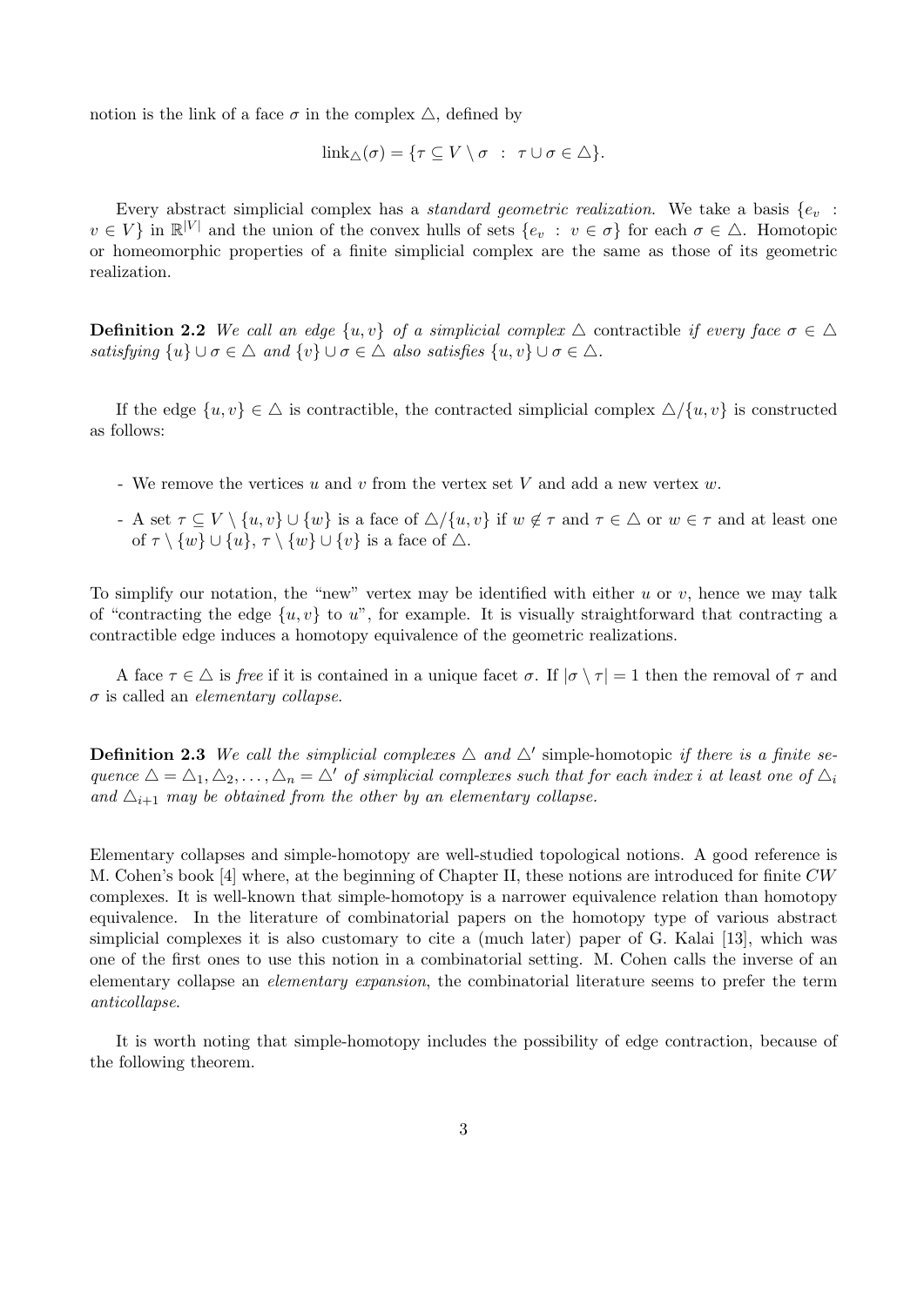**Theorem 2.4** If the edge  $\{u, v\}$  is contractible in the simplicial complex  $\triangle$ , then the complex  $\triangle$  and the contracted simplicial complex  $\triangle/\{u, v\}$  are simple-homotopic.

Proof: Consider the set of faces

$$
S = \{ \sigma \subseteq V \setminus \{u, v\} \ : \ \sigma \cup \{v\} \in \triangle, \sigma \cup \{u\} \notin \triangle \}.
$$

Order this set  $S = \{\sigma_1, \ldots, \sigma_m\}$  such that  $\sigma_i \subseteq \sigma_j$  implies that  $i \leq j$ . (This may be achieved, for example, by writing listing the elements of S in increasing order of cardinality.) Let  $\Delta_i$  be the simplicial complex

$$
\Delta_j = \Delta \cup \{\sigma_i \cup \{u\}, \sigma_i \cup \{u, v\} : 1 \leq i \leq j\}.
$$

Note that  $\Delta_0 = \Delta$  and that  $\Delta_{i+1}$  is obtained from  $\Delta_i$  by an anticollapse. Moreover, if a face  $\sigma$ of the last complex  $\Delta_m$  contains v then  $\sigma \cup \{u\} \in \Delta_m$ . (In other words, using the terminology of Definition 2.5 below, the link of v in  $\Delta_m$ , link $\Delta_m(v)$ , is a cone with apex u.)

Let us order now the faces in  $\text{link}_{\Delta_m}(\{u, v\}) = {\tau_1, \ldots, \tau_n}$  such that  $\tau_i \supseteq \tau_j$  implies  $i \leq j$ . Let

$$
\Gamma_j = \triangle_m \setminus \{\tau_i \cup \{v\}, \tau_i \cup \{u, v\} : 1 \le i \le j\}.
$$

Evidently,  $\Gamma_0 = \Delta_m$  and  $\Gamma_{j+1}$  is obtained from  $\Gamma_j$  by an elementary collapse. It is straightforward to see that  $\Gamma_n$  is the contracted complex  $\triangle/\{u, v\}.$ 

Beyond edge contractions and elementary collapses there are two operations on simplicial complexes which are not homotopy equivalences, but yield homotopy spheres or balls: coning an arbitrary simplicial complex over a new vertex  $v$ , and *suspension* of spheres or balls.

**Definition 2.5** A simplicial complex  $\triangle$  on a vertex set V is a cone with apex  $v \in V$  if every  $\sigma \in \triangle$ satisfies  $\sigma \cup \{v\} \in \triangle$ .

If a simplicial complex  $\triangle$  is a cone with apex v then its geometric representation may be contracted to the point  $e_v$ . Every simplicial complex  $\triangle'$  may be extended to a cone by adding a new vertex u to its vertex set, and the sets  $\{\sigma \cup \{u\} : \sigma \in \Delta'\}$  to the set of faces. The resulting simplicial complex is denoted by  $u * \Delta'$ . The extrinsic and intrinsic description of the cone may be brought together by stating that a simplicial complex  $\triangle$  is a cone with apex v if and only if  $\triangle = v * \triangle \big|_{U \setminus \{v\}}$ .

**Remark 2.6** Not only is the geometric realization of a cone  $u * \Delta$  is contractible, but contraction to a single vertex may be achieved by successively collapsing every pair of faces  $\sigma$  and  $\sigma \cup \{u\}$ . Hence a cone is also simple-homotopic to a single vertex.

Suspension is more easily described the extrinsic way.

**Definition 2.7** Let  $\triangle$  be an abstract simplicial complex on the vertex set V. The suspension  $\Sigma(\triangle)$ of  $\Delta$  is defined up to isomorphism by adding two new vertices u, v  $\notin V$  to the vertex set, and setting  $\Sigma(\triangle) = {\sigma, \sigma \cup \{u\}, \sigma \cup \{v\} : \sigma \in \triangle}.$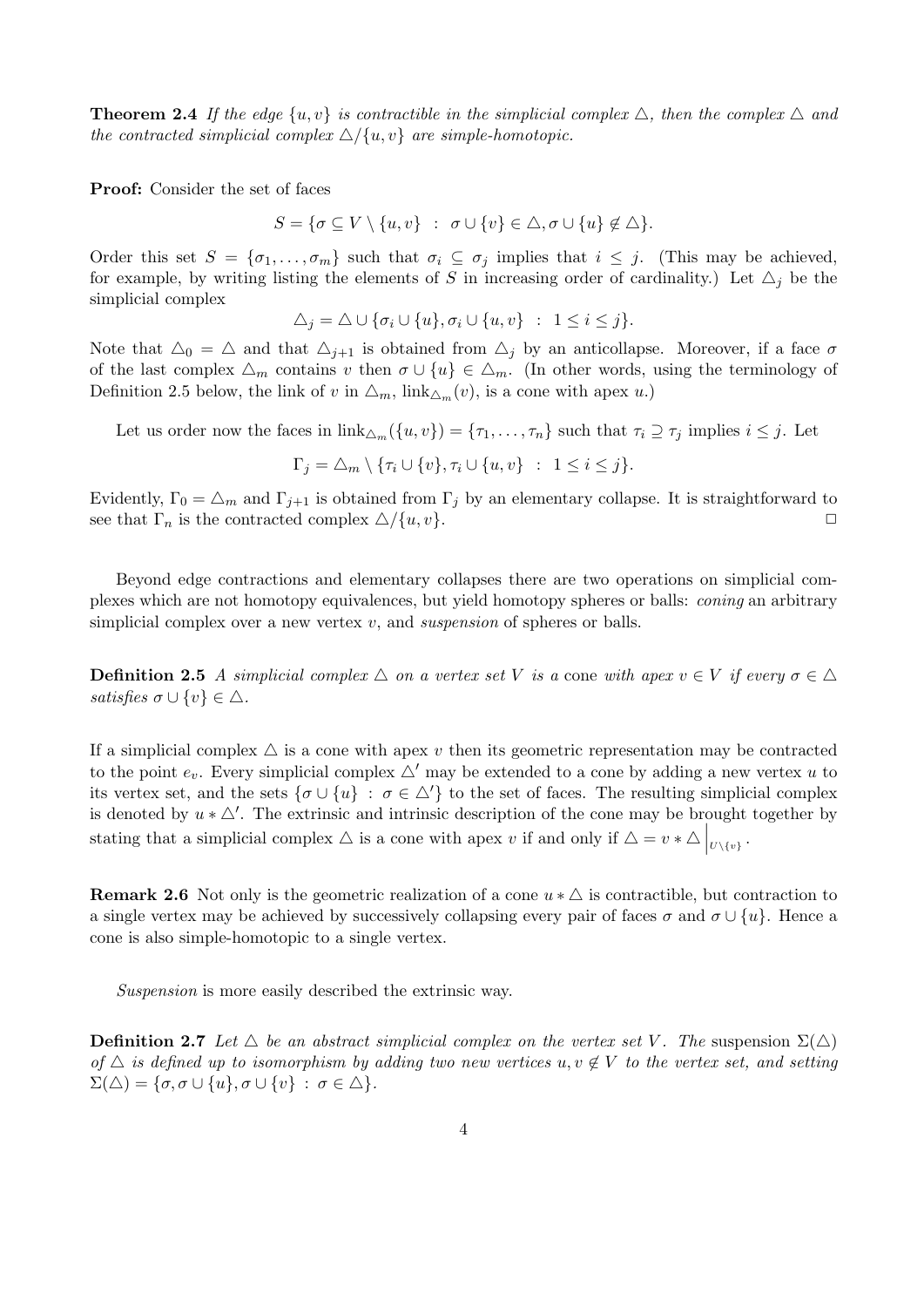Alternatively, a simplicial complex  $\triangle$  is a suspension of a smaller simplicial complex, if and only if  $\triangle \cong \Sigma \left(\triangle \bigg|_{V \setminus \{u,v\}}\right)$ for some pair of vertices  $\{u, v\}$ . The following lemma is well-known.

**Lemma 2.8** If  $\triangle$  is contractible then  $\Sigma(\triangle)$  is contractible. If  $\triangle$  is homotopy equivalent to a sphere of dimension k then  $\Sigma(\triangle)$  is homotopy equivalent to a sphere of dimension  $k+1$ .

### 3 Edge contraction and non-faces

In our main results we focus on the homotopic properties of a simplicial complex  $\triangle$  in terms of its non-faces, that is, the family  $\{A \subseteq V : A \notin \triangle\}$ . A minimal non-face of a simplicial complex is called a *circuit*. If there is a vertex  $v$  that is not contained any circuit then the simplicial complex is a cone with apex  $v$  and thus contractible.

We call a collection  $\mathcal{B} = \{B_1, \ldots, B_n\}$  of nonempty subsets of a vertex set V a block system. The *independence complex* of B over V, denoted by  $I_V(\mathcal{B})$ , is the simplicial complex consisting of the faces

$$
I_V(\mathcal{B}) = \{ \sigma \subseteq V : B_i \nsubseteq \sigma \text{ for all } B_i \in \mathcal{B} \}.
$$

The vertex set of  $I_V(\mathcal{B})$  is

$$
V\setminus \bigcup_{\substack{i\\|B_i|=1}} B_i,
$$

hence in general we may assume that each block  $B_i$  has cardinality at least 2. Certain operations on block systems may yield singleton blocks, at the level of the independence complex this will simply mean that we remove the corresponding vertices from the vertex set. In Section 8 we will use a generalized definition of a simplicial complex, which will make the exceptional treatment of singleton blocks unnecessary.

It is worth noting that every simplicial complex is an independence complex: it is the independence complex of its circuits.

Let us rephrase edge-contraction in terms of non-faces. An edge  $\{u, v\} \in \Delta$  is contractible, if for any non-face  $A \notin \Delta$  containing  $\{u, v\}$ , either  $A \setminus \{u\}$  or  $A \setminus \{v\}$  is a non-face. In the contracted complex,  $A \subseteq V \setminus \{u, v\} \cup \{w\}$  is a non-face if either  $w \notin A$  and A is a non-face in the original complex, or  $w \in A$  and both  $A \setminus \{w\} \cup \{u\}$  and  $\sigma \setminus \{w\} \cup \{v\}$  are non-faces in the original complex.

**Lemma 3.1** An edge  $\{u, v\} \in \Delta$  is contractible if and only if no circuit (minimal non-face) contains  $\{u, v\}.$ 

**Proof:** Assume that some circuit B contains  $\{u, v\}$ . Then neither  $B \setminus \{u\}$  nor  $B \setminus \{v\}$  is a non-face, and  $\{u, v\}$  can not be contracted.

Assume now that no circuit contains  $\{u, v\}$  and let A be an arbitrary non-face containing  $\{u, v\}$ . Since A can not be minimal, it properly contains a circuit B. Since B is a proper subset of A, it avoids at least one of u, v, and so either  $A \setminus \{u\}$  or  $A \setminus \{v\}$  is a non-face.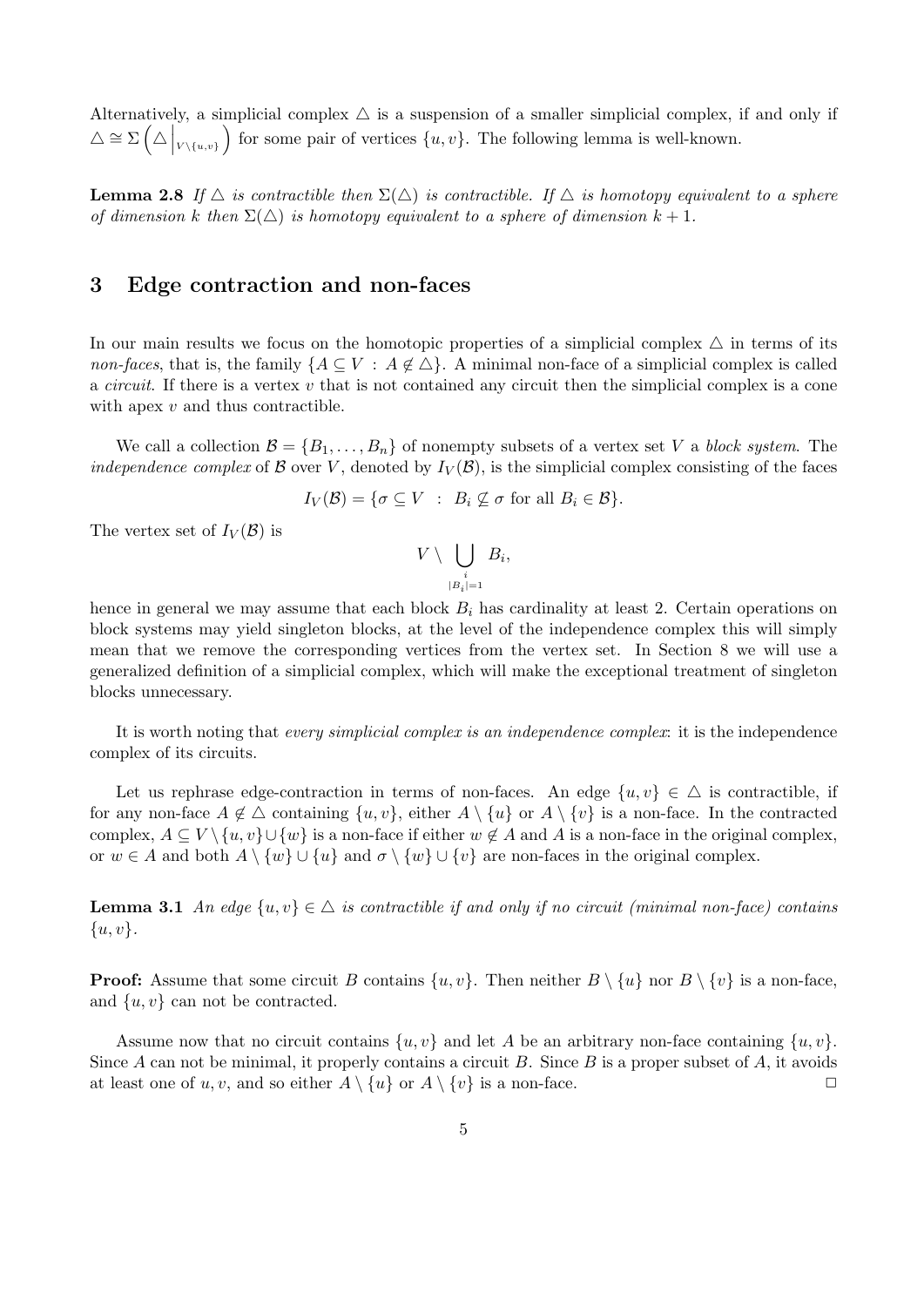**Lemma 3.2** Let B be a block system on the vertex set V and let  $\Delta = I_V(\mathcal{B})$ . Assume that the edge  $\{u, v\} \in \Delta$  is contractible to the vertex w. Then the resulting simplicial complex is the independence complex of

$$
\mathcal{B}' = \{ B : B \in \mathcal{B}, B \cap \{u, v\} = \emptyset \} \cup \{ \{w\} \cup B' \cup B'' \setminus \{u, v\} : B', B'' \in \mathcal{B}, u \in B', v \in B'' \}
$$

on the vertex set  $V \setminus \{u, v\} \cup \{w\}.$ 

**Proof:** We show that the non-faces of the contracted complex are exactly those subsets of  $V' :=$  $V \setminus \{u, v\} \cup \{w\}$  which contain some element of  $\mathcal{B}'$ .

Assume first that a set  $A \subseteq V'$  contains some  $B \in \mathcal{B}$  that is disjoint from  $\{u, v\}$ . Since B is a non-face of the contracted complex, so is A. Assume next that  $A \subseteq V'$  contains a union of sets  $\{w\} \cup B' \cup B'' \setminus \{u, v\}$  for some  $B', B'' \in \mathcal{B}$  satisfying  $u \in B', v \in B''$ . Then both  $A \setminus \{w\} \cup \{u\}$  and  $A \setminus \{w\} \cup \{v\}$  are non-faces in the original complex since the first one contains B' the second one contains  $B''$ . Hence A is a non-face in the contracted complex.

To prove the reverse inclusion, assume that A is a non-face in the contracted complex. If  $w \notin A$ then A is also a non-face in the original complex, and it contains some  $B \in \mathcal{B}$  which obviously satisfies  $B \cap \{u, v\} = \emptyset$ . Finally, if  $w \in A$  then both  $A \setminus \{w\} \cup \{u\}$  and  $A \setminus \{w\} \cup \{v\}$  are non-faces in the original complex and the first must contain a block  $B' \in \mathcal{B}$  containing u, the second must contain a block  $B'' \in \mathcal{B}$  containing v.

### 4 Constrictive simplicial complexes

In this section we present a class of complexes which may be shown to be contractible or homotopy equivalent to a sphere, using only edge contractions. Constrictive complexes are defined recursively as follows.

**Definition 4.1** A simplicial complex  $\triangle$  on the vertex set V is constrictive if the complex  $\triangle$  is the boundary of the simplex on the vertex set  $V$  or there is a vertex  $v$  in  $V$  belonging to at most one circuit with one of the following properties:

- (i) v belongs to no circuit; or
- (ii) v belongs to a unique circuit  $B \neq V$  and there is a vertex  $u \notin B$  such that contracting the edge  ${u, v}$  yields a constrictive complex.

Under the circumstances of condition (ii), the edge  $\{u, v\}$  is contractible by Lemma 3.1, since no circuit contains both  $u$  and  $v$ . Using Lemma 3.2, the contracted complex may be described as the independence complex of a block system that is easily derived from the non-faces of the original complex.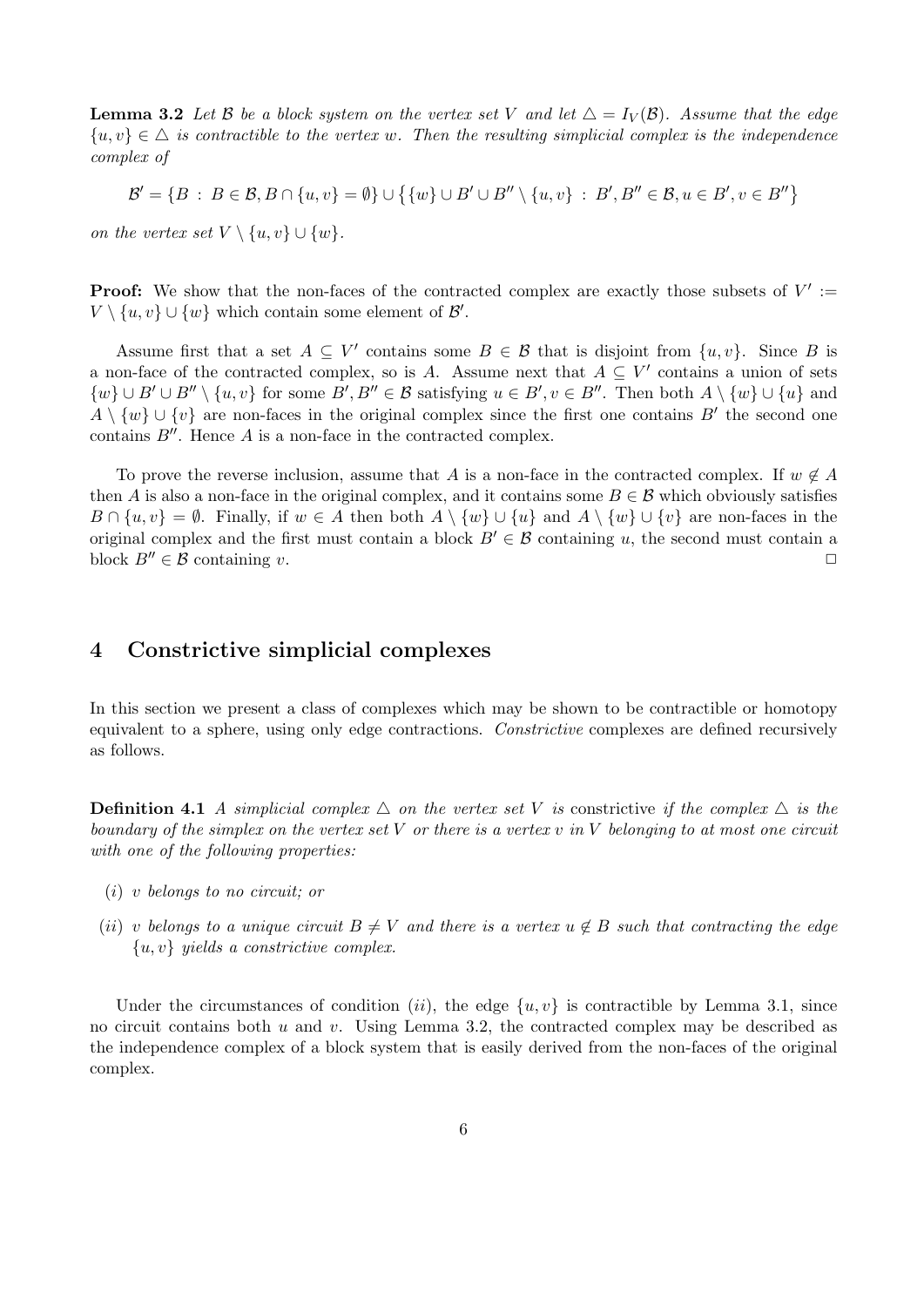**Lemma 4.2** A constrictive simplicial complex  $\triangle$  is simple-homotopic to a single vertex or to the boundary complex of a simplex.

**Proof:** We proceed by induction on |V|. If  $\triangle$  is the boundary complex of a simplex, then there is nothing to prove. In case (i) of Definition 4.1 the simplicial complex is a cone with apex v and thus by Remark 2.6 it is reducible to a single vertex by a sequence of edge contractions. In case  $(ii)$  we may apply the induction hypothesis.  $\Box$ 

In this section we give two initial examples of constrictive complexes, further classes of constrictive complexes will be explored in Sections 5 through 7. The first one is the class of pointed simplicial complexes. They appeared in the work of Ehrenborg and Steingrímsson  $[8]$ . We call a simplicial complex  $\triangle$  pointed if every circuit C of  $\triangle$  contains a vertex v that does not belong to any other circuit of  $\triangle$ . Call the vertex v of the circuit C the pointed vertex of C. Using Lemma 3.2 one can prove the following.

**Proposition 4.3** Let  $\triangle$  be a pointed simplicial complex on n vertices with k circuits. Then the complex  $\triangle$  is constrictive. Moreover, if the vertex set V is the union of the circuits  $C_1, \ldots, C_k$  then the complex  $\Delta$  is simple-homotopy equivalent to an  $(n - k - 1)$ -dimensional sphere.

**Proof:** If there is a vertex v that is not contained in any circuit then the complex  $\triangle$  is constrictive and also homotopy equivalent to a point. Hence we may now assume that the vertex set  $V$  is the union of the circuits. Take two circuits and contract their two pointed vertices. Observe that this falls into case (ii) of Definition 4.1. The result is a pointed simplicial complex on  $n-1$  vertices and  $k-1$  circuits and where every vertex belong to at least one circuit. Proceed in this manner and we obtain a simplicial complex consisting of  $n - k + 1$  vertices and one circuit which consists of all the vertices. The independence complex is the boundary of an  $(n - k)$ -dimensional simplex and hence is an  $(n - k - 1)$ -dimensional sphere. We may also conclude by induction on the number of circuits that a pointed simplicial complex is constrictive.  $\Box$ 

Our next example is the independence complex of a family of intervals on  $[1, n] = \{1, 2, \ldots, n\}$ . We assume that our vertex set is [1, n]. An interval  $I = [i, j] \subseteq [1, n]$  is a set  $\{i, i+1, \ldots, j\}$ . Here we allow  $i = j$  yielding a singleton as an interval.

**Theorem 4.4** The independence complex of a family of intervals on  $[1, n]$  is constrictive.

**Proof:** We proceed by induction on n. The case  $n = 1$  is trivial. Since nested blocks may be removed without changing the independence complex, we may assume that our family of intervals is an antichain, that is, no interval contains another. Then our family of intervals may be written as  $\{[a_1,b_1],\ldots,[a_k,b_k]\}\$ for some  $1 \leq a_1 < a_2 < \cdots < a_k \leq n$  and  $1 \leq b_1 < b_2 < \cdots < b_k \leq n$  satisfying  $a_i \leq b_i$  for  $i = 1, 2, \ldots, k$ . If  $b_k < n$  then the independence complex is a cone with apex  $v = n$ . Otherwise the vertex  $v = b_k = n$  belongs to the unique circuit  $[a_k, b_k]$ . If  $a_k = 1$  then the entire vertex set is a circuit and we have the boundary of a simplex. If  $a_k > 1$  then consider vertex  $u = a_k - 1$ . The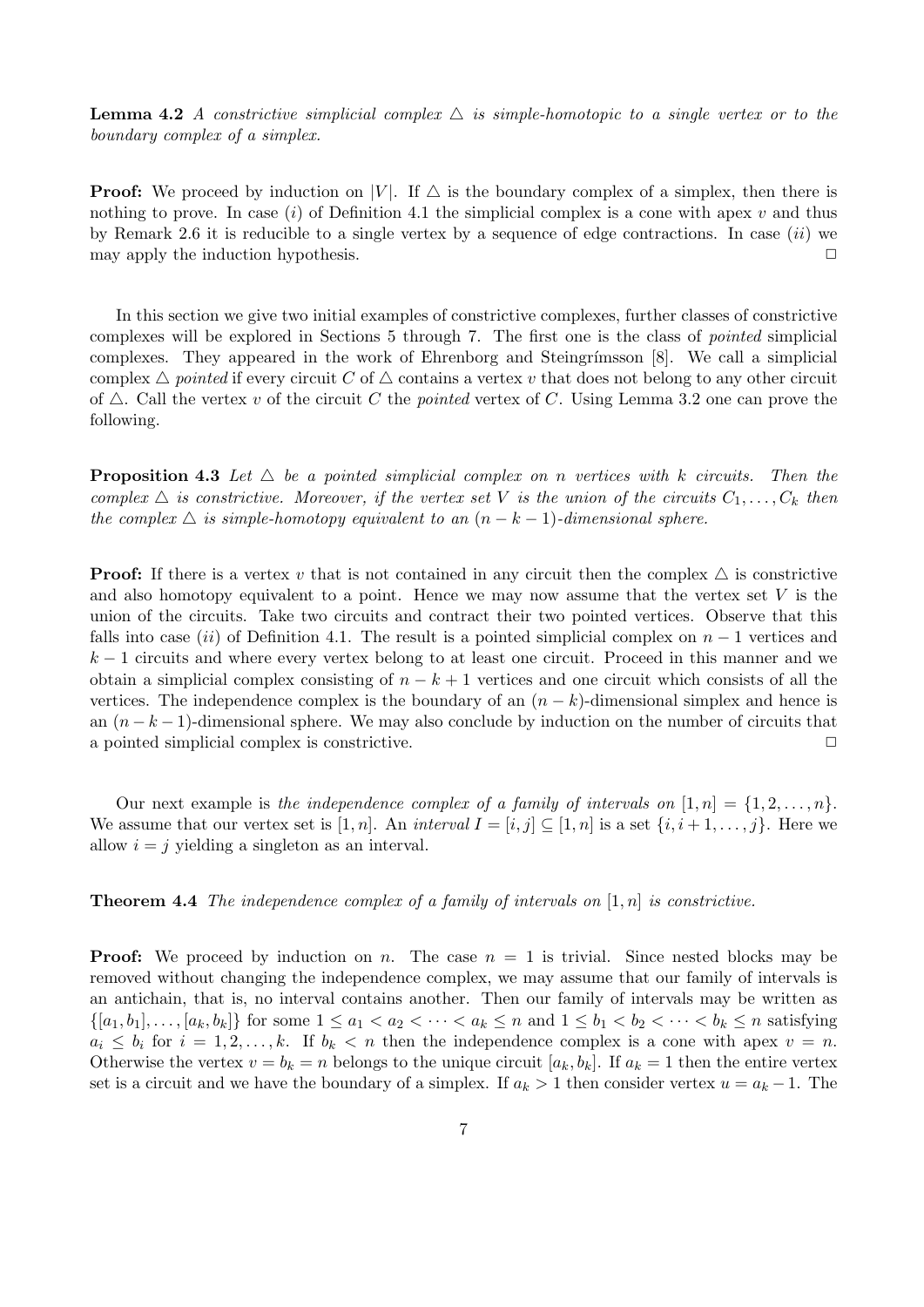edge  $\{u, v\}$  is contractible to u and the resulting simplicial complex is the independence complex of the following blocks:

- intervals  $[a_i, b_i]$  for  $i \leq k-1$  satisfying  $b_i < u$ , and
- intervals  $[a_i, b_i] \cup [a_k, b_k] \setminus \{n\} = [a_i, n-1]$  for  $i \leq k-1$  satisfying  $b_i \geq u$ .

Note that  $a_i \leq u$  always holds for  $i < k$ , since  $a_i < a_k$ . Therefore we obtain the independence complex of a family of intervals on  $[1, n - 1]$ , and we may invoke the induction hypothesis.  $\Box$ 

We call a subset of  $\{1, \ldots, n\}$  sparse if it does not contain two consecutive integers.

**Corollary 4.5** The simplicial complex consisting of all sparse sets on  $\{1, \ldots, n\}$  is constrictive.

In fact, this is just the independence complex of the family of intervals  $\{[1, 2], [2, 3], \ldots, [n-1, n]\}.$ For a more detailed discussion of this simplicial complex and its homotopy type see Corollary 6.3 and the paragraphs thereafter.

### 5 Branching block systems

**Definition 5.1** A branching block system  $\mathcal{B} = \{B_1, \ldots, B_n\}$  is a set of blocks such that for every  $\{i_1,i_2,\ldots,i_k\} \subseteq \{1,2,\ldots,n\}$  at least one of  $B_{i_1} \cap B_{i_2}, B_{i_2} \cap B_{i_3},\ldots,B_{i_k} \cap B_{i_1}$  is contained in (and hence equal to)  $B_{i_1} \cap B_{i_2} \cap \cdots \cap B_{i_k}$ .

This definition may be rephrased as follows. Consider the graph whose vertices are  $\{i_1, \ldots, i_k\}$ , and  $\{i, j\} \subseteq \{i_1, \ldots, i_k\}$  is an edge if and only if  $B_i \cap B_j$  properly contains  $B_{i_1} \cap B_{i_2} \cap \cdots \cap B_{i_k}$ . Then this graph contains no k-cycle.

Any subfamily of a branching block system is evidently a branching block system. In particular, if  $B_i \subseteq B_j$  for some  $i, j \in \{1, 2, ..., n\}$  then  $B_j$  may be removed from our family, without changing the independence complex. We say that  $B_j$  was a nested block of  $\mathcal{B}$ .

**Proposition 5.2** A branching system  $\mathcal{B} = \{B_1, \ldots, B_n\}$  of at least two blocks either contains a nested block or at least two blocks  $B_i, B_j$  such that

$$
B_i \not\subseteq \bigcup_{t \neq i} B_t \quad and \quad B_j \not\subseteq \bigcup_{t \neq j} B_t.
$$

In the proof of Theorem 5.3 we need only the existence of one such block, but technically it is easier to prove the existence of two such blocks.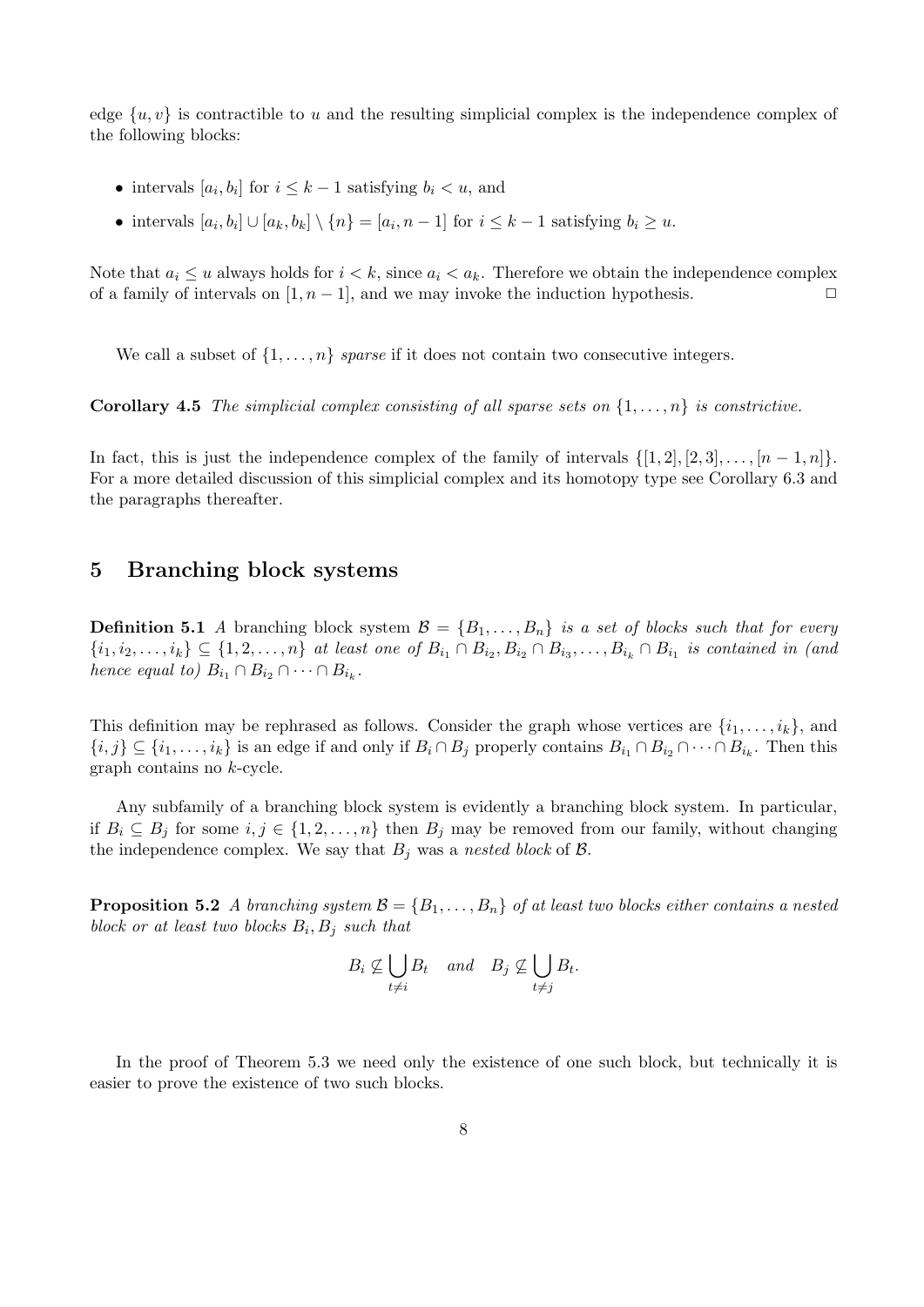$\sum_{i=1}^{n} |B_i|$  the existence of two blocks none of which is contained in the union of the other blocks. **Proof of Proposition 5.2:** Assume that  $\beta$  contains no nested blocks. We prove by induction on

As a consequence of Definition 5.1,  $B_{i_1} \cap B_{i_2} \cap \cdots \cap B_{i_k}$  is not empty whenever none of  $B_{i_1} \cap B_{i_2}$ ,  $B_{i_2} \cap$  $B_{i_3}, \ldots, B_{i_k} \cap B_{i_1}$  is the empty set. Consider the following graph G. Its vertex set is  $\{1, 2, \ldots, n\}$ and  $\{i, j\} \subseteq \{1, 2, \ldots, n\}$  is an edge if and only if  $B_i \cap B_j \neq \emptyset$ . By our observation G is a "forest" of cliques", in other words, every 2-connected component of  $G$  is a clique. In fact, if there are two vertex-disjoint paths between i and j, then there is also a cycle  $(i_1, \ldots, i_k)$  containing both vertices, and  $B_{i_1} \cap B_{i_2} \cap \cdots \cap B_{i_k} \neq \emptyset$  implies that any unordered pair  $\{i_s, i_t\}$  is an edge.

#### Case 1: G is not 2-connected.

In this case after contracting each 2-connected component to a single vertex, we obtain a forest with at least 2 vertices. Such a forest has at least 2 leaves or isolated vertices. Assume that  $\{i_1, \ldots, i_k\}$ and  $\{j_1, \ldots, j_l\}$  are two different cliques that contract to a leaf or isolated vertex. It is sufficient to show that at least one of  $B_{i_1}, \ldots, B_{i_k}$  is not contained in the union of the remaining blocks, and then the same argument may be repeated for the  $j_t$ 's. If  $k = 1$  then  $B_{i_1}$  has nonzero intersection only with at most one other block, and that block can not contain it unless it is nested. If  $k$  is at least 2, then by our induction hypothesis there are at least two blocks  $B_{i_r}$  and  $B_{i_s}$  such that

$$
B_{i_r} \not\subseteq \bigcup_{t \neq r} B_{i_t} \quad \text{and} \quad B_{i_s} \not\subseteq \bigcup_{t \neq s} B_{i_t}.
$$

Since the 2-connected component containing  $i_r$  and  $i_s$  contract to a leaf or isolated vertex, only at most one of  $B_{i_r}$  and  $B_{i_s}$  may have a nonempty intersection with any  $B_j$  satisfying  $j \notin \{i_1, \ldots, i_k\}$ . The other one is not contained in the union of all the other blocks.

Case 2: G is 2-connected (hence a clique).

In this case  $B_1 \cap \cdots \cap B_n \neq \emptyset$ . Consider the block system  $\mathcal{B}' = \{B'_1, \ldots, B'_n\}$  where  $B'_i = B_i \setminus (B_1 \cap$  $\cdots \cap B_n$ )  $\neq \emptyset$ . The system  $\mathcal{B}'$  is also branching and non-nested. Moreover  $\sum_{i=1}^n |B'_i|$  is strictly less than  $\sum_{i=1}^n |B_i|$ . Hence we may apply our induction hypothesis. If, say,  $B_i$  is not contained in the union of the other  $B'_j$ 's then  $B_i$  is not contained in the union of the other  $B_j$ 's.

**Theorem 5.3** The independence complex of a branching block system  $\mathcal{B} = \{B_1, \ldots, B_n\}$  is constrictive. As a consequence, the independence complex of a branching block system is simple-homotopic to a single vertex or to a sphere.

**Proof:** We proceed by induction on n. The basis of the induction is  $n = 1$ . It is straightforward to observe that the independence complex  $I_V({B_1})$  is constrictive.

If  $\beta$  contains a nested block, we may remove it without changing the independence complex. Otherwise, as a consequence of Proposition 5.2, there is at least one block not contained in the union of the others. Without loss of generality we may assume  $B_n \nsubseteq \bigcup_{i=1}^{n-1} B_i$ . Let v be an element of  $B_n \setminus \left(\bigcup_{i=1}^{n-1} B_i\right)$ . Choose an  $m < n$  such that  $B_m \cap B_n$  is a maximal element of the family of sets  ${B_i \cap B_n : i < n}$  ordered by inclusion. (In particular, if  $B_n$  is disjoint from all the other  $B_i$ 's, m may be any index less than n.) Since B has no nested blocks, there is a vertex  $u \in B_m \setminus B_n$ . The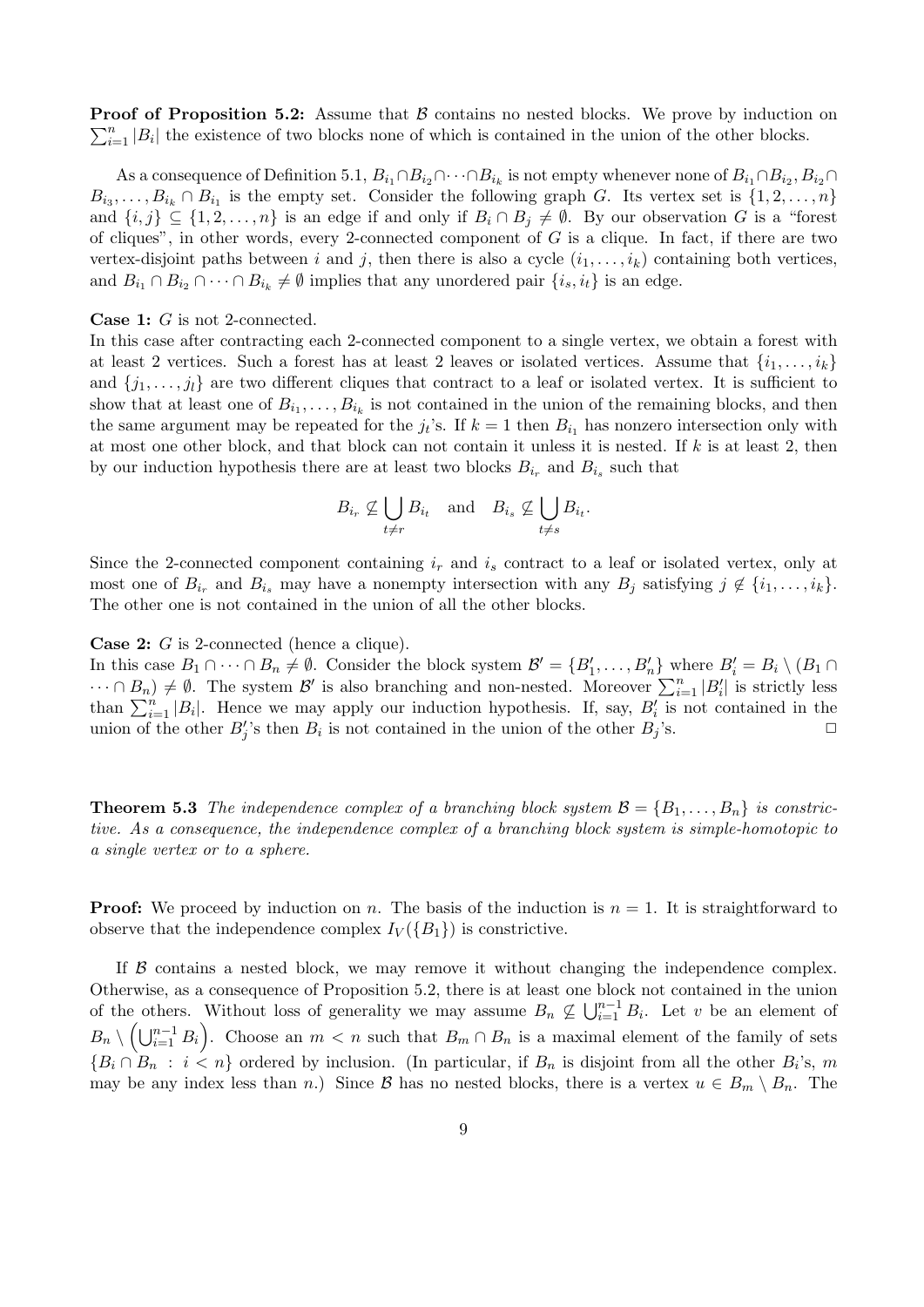vertices  $u$  and  $v$  are not contained in any minimal non-face of the independence complex, hence they are contractible to a single vertex w. By abuse of notation let us denote the new vertex w also by u. Using Lemma 3.2, this identification allows us to describe the contracted simplicial complex as the independence complex of  $\mathcal{B}' = \{B_1, \ldots, B_{n-1}'\}$ , where

$$
B'_{i} = \begin{cases} B_{i} & \text{if } u \notin B_{i} \\ B_{i} \cup (B_{n} \setminus \{v\}) & \text{if } u \in B_{i} \end{cases}
$$

It is sufficient to show that  $\mathcal{B}'$  is a branching block system, and we are done by induction.

Consider a subset  $\{i_1, \ldots, i_k\}$  of  $\{1, 2, \ldots, n-1\}$  and assume first that  $m \notin \{i_1, \ldots, i_k\}$ . Since  $\beta$ is branching, two cyclically consecutive elements of the list  $(B_{i_1},...,B_{i_k})$  intersect in  $B_{i_1} \cap \cdots \cap B_{i_k}$ . Without loss of generality we may assume that

$$
B_{i_1} \cap B_{i_2} = B_{i_1} \cap \dots \cap B_{i_k}.\tag{5.1}
$$

It is sufficient to show that

$$
B'_{i_1} \cap B'_{i_2} = B'_{i_1} \cap \dots \cap B'_{i_k}
$$
\n
$$
(5.2)
$$

also holds. If  $u \in B_{i_1} \cap B_{i_2}$  then u belongs to all  $B_{i_t}$ 's and equation (5.2) may be obtained from (5.1) by joining the same  $B_n \setminus \{v\}$  to both sides. If u belongs to neither  $B_{i_1}$  nor  $B_{i_2}$  then we have

$$
B'_{i_1} \cap B'_{i_2} = B_{i_1} \cap B_{i_2} = B_{i_1} \cap \dots \cap B_{i_k} \subseteq B'_{i_1} \cap \dots \cap B'_{i_k}
$$

while the reverse inclusion obviously holds. Hence we may assume that  $u$  belongs to exactly one of  $B_{i_1}, B_{i_2}$ , by cyclic symmetry we may assume that  $u \in B_{i_1} \setminus B_{i_2}$ .

Consider the following cyclic list of blocks:

$$
(B_{i_1}, B_m, B_n, B_{i_2}, B_{i_3}, \dots, B_{i_k}).
$$
\n
$$
(5.3)
$$

By the branching property for  $B$ , at least two cyclically consecutive blocks on this list intersect in the intersection of all blocks on the list. If  $B_{i_j} \cap B_{i_{j+1}}$  is such an intersection for some  $j \in \{2, 3, \ldots, k-1\}$ then we may remove  $B_{i_j}$  from our list without changing the intersection of all blocks since in that case we have

$$
B_{i_j} \cap B_{i_{j+1}} \subseteq B_{i_1} \cap B_{i_2} = B_{i_1} \cap \dots \cap B_{i_k}
$$

and by the obvious reverse inclusion  $B_{i_j} \cap B_{i_{j+1}}$  contributes the same set to the meet of all blocks on the list as  $B_{i_1} \cap B_{i_2}$ . Similarly if  $B_{i_k} \cap B_{i_1}$  is equal to the intersection of all blocks then we may remove  $B_{i_k}$  from our cyclic list (5.3). Repeated application of this observation yields a cyclic list of blocks containing  $B_{i_1}, B_m, B_n, B_{i_2}$  consecutively, with the same intersection of all blocks on the list, and such that the only consecutive pair of blocks intersecting in the intersection of all blocks on the list is either  $B_{i_1} \cap B_m$ , or  $B_m \cap B_n$ , or  $B_n \cap B_{i_2}$ . The intersection  $B_{i_1} \cap B_m$  contains u which does not belong to  $B_{i_2}$  hence we are left with the other two possibilities. By the choice of  $B_m$ , the intersection  $B_m \cap B_n$  can not be a proper subset of  $B_n \cap B_{i_2}$ , hence we get

$$
B_n \cap B_{i_2} \subseteq B_{i_1} \cap \cdots \cap B_{i_k} \cap B_m \cap B_n \subseteq B_{i_1} \cap B_{i_2}.
$$

This implies

$$
B'_{i_1} \cap B'_{i_2} = (B_{i_1} \cup (B_n \setminus \{v\})) \cap B_{i_2} \subseteq B_{i_1} \cap B_{i_2} = B_{i_1} \cap \cdots \cap B_{i_k},
$$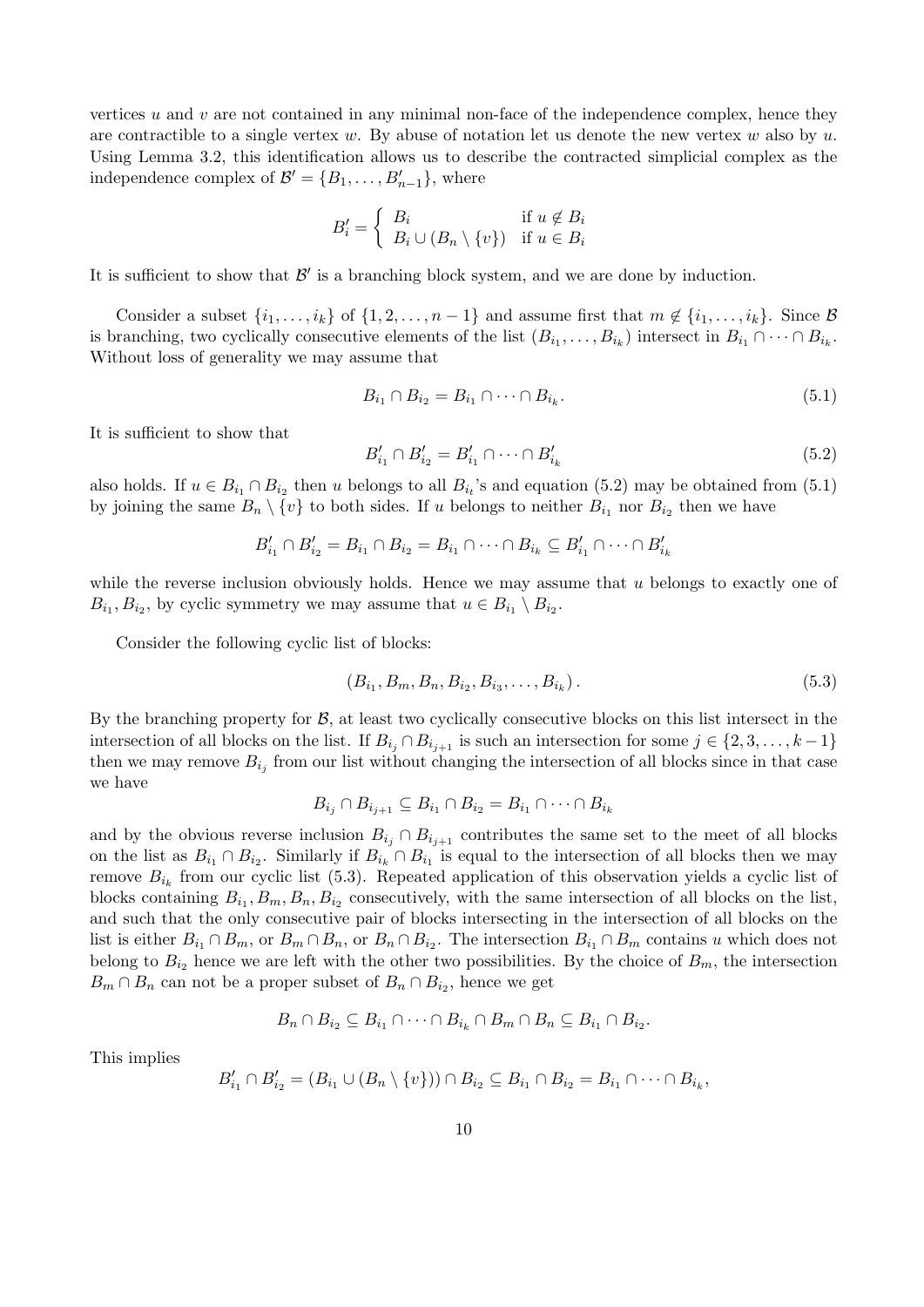therefore

$$
B'_{i_1} \cap B'_{i_2} \subseteq B'_{i_1} \cap \cdots \cap B'_{i_k}
$$

and the reverse inclusion obviously holds.

We conclude our proof by describing the adjustments that have to be made for the above argument if m belongs to  $\{i_1,\ldots,i_k\}$ . If the pair  $\{i_1,i_2\}$  found at the beginning of our argument does not contain m then the only adjustment to the above argument is at the introduction of the cyclic list  $(5.3)$ . There we will skip  $i_j = m$  from the list (and keep the item  $B_m$  occurring after  $i_1$  and before  $B_n$ .) Finally, if  $m \in \{i_1, i_2\}$  then upon reaching the assumption  $u \in B_{i_1} \setminus B_{i_2}$  we must conclude  $m = i_1$ . Instead of the cyclic list (5.3) we start out considering the list

$$
(B_m, B_n, B_{i_2}, B_{i_3}, \ldots, B_{i_k})
$$

and keep removing  $B_{i_j}$ 's for  $j > 2$  until we get the shortest possible list with the same intersection of all blocks, still containing the items  $B_m, B_n, B_{i_2}$  consecutively. Again the consecutive pair intersecting in the intersection of all blocks is either  $B_m \cap B_n$  or  $B_n \cap B_{i_2}$ , and from here the argument is the same.  $\Box$ 

### 6 The independence complex of a forest

A simple undirected graph G with no loops or parallel edges may be considered as a block system  $\beta$ where each block of B is of the form  $\{u, v\}$  for some edge uv in the graph. Moreover, the independence complex of  $\beta$  consists of all independent sets of the graph  $G$ .

When the graph is a forest then the associated block system is a branching block system. Thus the following is a direct corollary of Theorem 5.3.

**Corollary 6.1** Let F be a forest on a vertex set V, that is, a graph without cycles. Then the independence complex of  $F$  is constrictive and thus simple-homotopy equivalent to a single vertex or to a sphere.

Proposition 6.2 lets us recursively calculate the homotopy type of the independence complex of a forest. Let  $\mathcal{B} = \{B_1, \ldots, B_n\}$  be a block system on the vertex set V and let x be a vertex in V. Let  $\mathcal{B}_{x,k}$  denote the block system  $\mathcal B$  with a path of length k attached to the vertex x. That is,  $\mathcal{B}_{x,k}$  is a block system on the disjoint union of the set V and  $\{x_1, \ldots, x_k\}$  with the added blocks  ${x, x_1}, {x_1, x_2}, \ldots, {x_{k-1}, x_k}.$  Similarly, let  $\mathcal{B}_{x,k,h}$  denote the block system  $\beta$  with two paths attached to the vertex x, one of length k and one of length h. In our notation,  $\mathcal{B}_{x,k,h} = (\mathcal{B}_{x,k})_{x,h}$ .

**Proposition 6.2** For a block system  $\beta$  we have the following simple-homotopy equivalences:

- (i)  $I(\mathcal{B}_{x,1,1}) \cong I(\mathcal{B}_{x,1}),$
- (ii)  $I(\mathcal{B}_{x,3}) \cong \Sigma(I(\mathcal{B})),$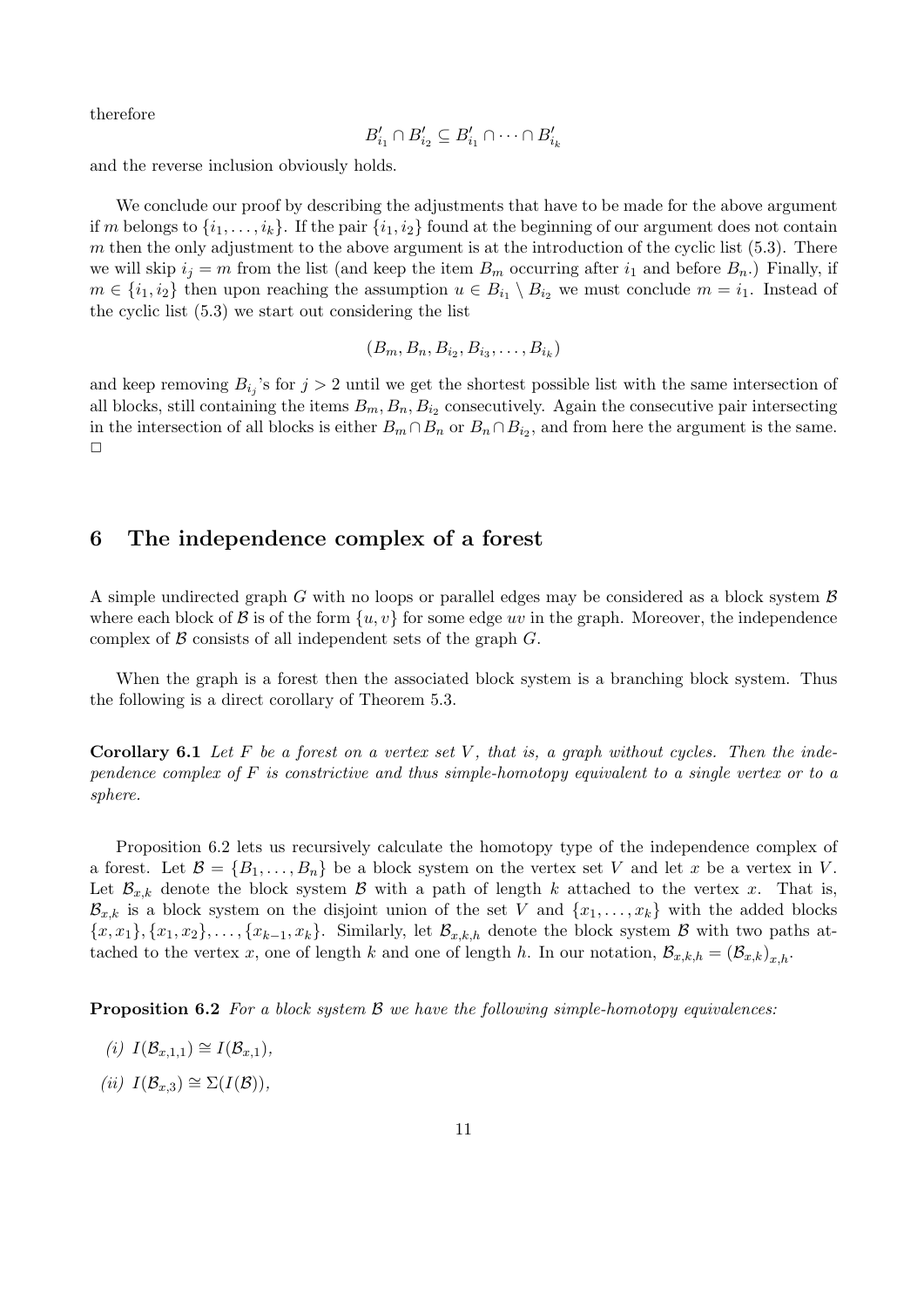(iii)  $I(\mathcal{B}_{x,2,2}) \cong \Sigma(I(\mathcal{B}_{x,2}))$  and

(iv)  $I(\mathcal{B}_{x,2,1})$  is simple-homotopy equivalent to a point, that is, contractible.

**Proof:** In the block system  $\mathcal{B}_{x,k,h}$  let  $x_1, \ldots, x_k$  denote the vertices of the first path added and let  $y_1, \ldots, y_h$  denote the vertices of the second path added. To prove (i) contract  $x_1$  and  $y_1$  and denote the contracted vertex also by  $x_1$ . By Lemma 3.2 the resulting complex is the independence complex of  $\mathcal{B}_{x,1}$ .

To prove (ii) contract  $x_1$  and  $x_3$  and denote the contracted vertex also by  $x_3$ . Using Lemma 3.2 again yields that the resulting complex is the independence complex of the following block system on  $V \cup \{x_2, x_3\}$ . The blocks are the blocks of  $\mathcal B$  and the two blocks  $\{x, x_2, x_3\}$  and  $\{x_2, x_3\}$ . The block  ${x, x_2, x_3}$  contains  ${x_2, x_3}$  hence it may be discarded without changing the independence complex. The independence complex of the resulting block system is isomorphic to  $\Sigma(I(\mathcal{B}))$ .

To prove *(iii)* contract x and  $x_2$ , and denote the contracted vertex by  $x_2$ . An argument similar to the proof of (ii) shows that the resulting complex  $\Delta_2$  is identifiable with the independence complex of  ${B \in \mathcal{B} : x \notin B} \cup {\{x_1, x_2\}, \{y_1, y_2\}}$  on  $V \setminus \{x\}$ . Observe now that the same contraction applied to  $I(\mathcal{B}_{x,2})$  yields the independence complex  $\triangle_1$  of  $\{B \in \mathcal{B} : x \notin B\} \cup \{\{x_1, x_2\}\}\$ on  $V \setminus \{x\}.$  The statement now follows from the straightforward observation  $\Delta_2 \cong \Sigma(\Delta_1)$ .

Finally, to prove (iv) contract again x and  $x_2$ , and denote the contracted vertex by  $x_2$ . The resulting complex is the independence complex of a block system on  $V \setminus \{x\}$  in which no block contains  $y_1$ . Thus we obtain a cone with apex  $y_1$ .

As indicated at the end of Section 6, we are now able to determine the homotopy type of the simplicial complex of sparse sets on the set  $\{1, \ldots, n\}$  precisely.

**Corollary 6.3** The simplicial complex consisting of all sparse sets on  $\{1, \ldots, n\}$  is contractible if  $n \equiv 1 \mod 3$ . Otherwise the complex is homotopy equivalent to a  $\lfloor (n - 1)/3 \rfloor$ -dimensional sphere.

**Proof:** The simplicial complex in the statement is the independence complex of a path on n vertices. By Proposition 6.2, part  $(ii)$ , it is enough to verify the statement for  $n = 1, 2, 3$ .

The simplicial complex of sparse sets was previously studied by Billera and Myers [2], and Kozlov [14]. Billera and Myers consider sparse sets as a special case of interval orders and they prove that such an order in general is non-pure shellable in the sense of Björner and Wachs  $[3]$  and hence homeomorphic to a wedge of spheres. Kozlov proved Corollary 6.3 as a special case of results on complexes of directed trees [14, Proposition 4.5]. Kozlov studies complexes whose vertices are edges of some directed graph, and faces are directed forests. The circuits (minimal non-faces) in such complexes are particularly nice: a set  $\{e_1, \ldots, e_k\}$  is a circuit if and only if  $\{e_1, \ldots, e_k\}$  forms a directed cycle in some order or  $k = 2$  and  $e_1$  and  $e_2$  have the same target vertex. Therefore the study of such complexes from the non-face perspective might yield interesting results.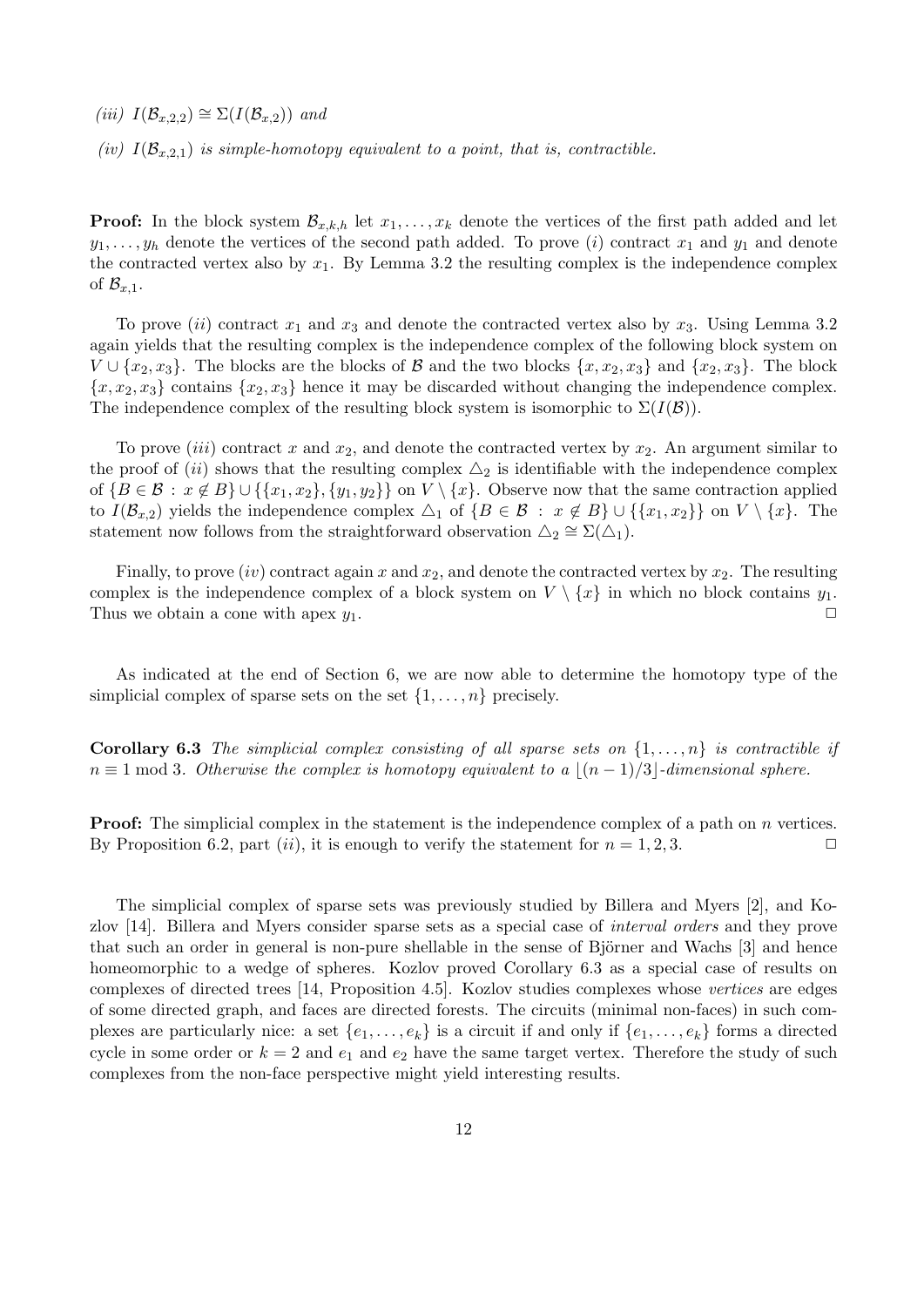Note that the simplicial complex of sparse sets is not a pure simplicial complex in general. It is easy to show that the dimensions of facets range between  $|(n + 2)/3|-1$  and  $\lfloor n/2 \rfloor - 1$ . Thus this simplicial complex is pure only when  $n \leq 2$  or when  $n = 4$ .

### 7 The dominance complex of a forest

Let G be a graph on the vertex set V. A *dominance set* of the graph  $G$  is a subset  $S$  of vertices such that each vertex in the graph is either in the set  $S$  or adjacent to a vertex in the set  $S$ . Observe that if S is a dominance set and the set T contains S then T is also a dominance set. Thus the complements of dominance sets are closed under inclusion. Hence we define the dominance complex of a graph G to be the simplicial complex consisting of the faces

 $D_V(G) = \{ \sigma \subset V : V \setminus \sigma \text{ is a dominating set of } G \}.$ 

**Theorem 7.1** The dominance complex of a forest  $F$  is simple-homotopy equivalent to a sphere. In fact, the dominance complex  $D_V(F)$  is constrictive.

For each vertex of the graph G let  $N[v]$  denote the set of all neighbors of v together with the vertex v. The dominance complex  $D_V(G)$  may be described as the independence set of the block system  $\{N[v] : v \in V\}$ . In fact, the set  $\sigma$  contains  $N[v]$  for some vertex v if and only if the complement  $V \setminus \sigma$  is not dominating the vertex v. In general, the block system  $\{N[v] : v \in V\}$  is not branching. This can be seen using a path consisting of six vertices.

We will prove a more general statement than Theorem 7.1; see Theorem 7.2. In order to proceed, we need to introduce the notion of a forest on a partition. Let  $\pi$  be a partition of the vertex set V, that is,  $\pi = \{S_1, \ldots, S_k\}$  is a collection of non-empty disjoint subsets of V whose union is V. The usual terminology is to call the subsets of the partition  $\pi$  blocks. We will follow this terminology in this section and call the blocks in a block system blocking sets. Let  $F$  be a forest on the set of blocks of the partition  $\pi$ . We write  $S \sim T$  if S and T are two adjacent blocks in the forest. Define the neighborhood of a block S in  $\pi$  as the set

$$
N[S] = S \cup \bigcup_{S \sim T} T.
$$

Define the dominance complex  $D_V(F)$  as the independence complex

$$
D_V(F) = I_V(\{N[S] : S \in \pi\}).
$$

Now we can introduce the stronger statement:

**Theorem 7.2** Let F be a forest on a partition  $\pi$ . Then the dominance complex  $D_V(F)$  is constrictive and it is simple-homotopy equivalent to a sphere.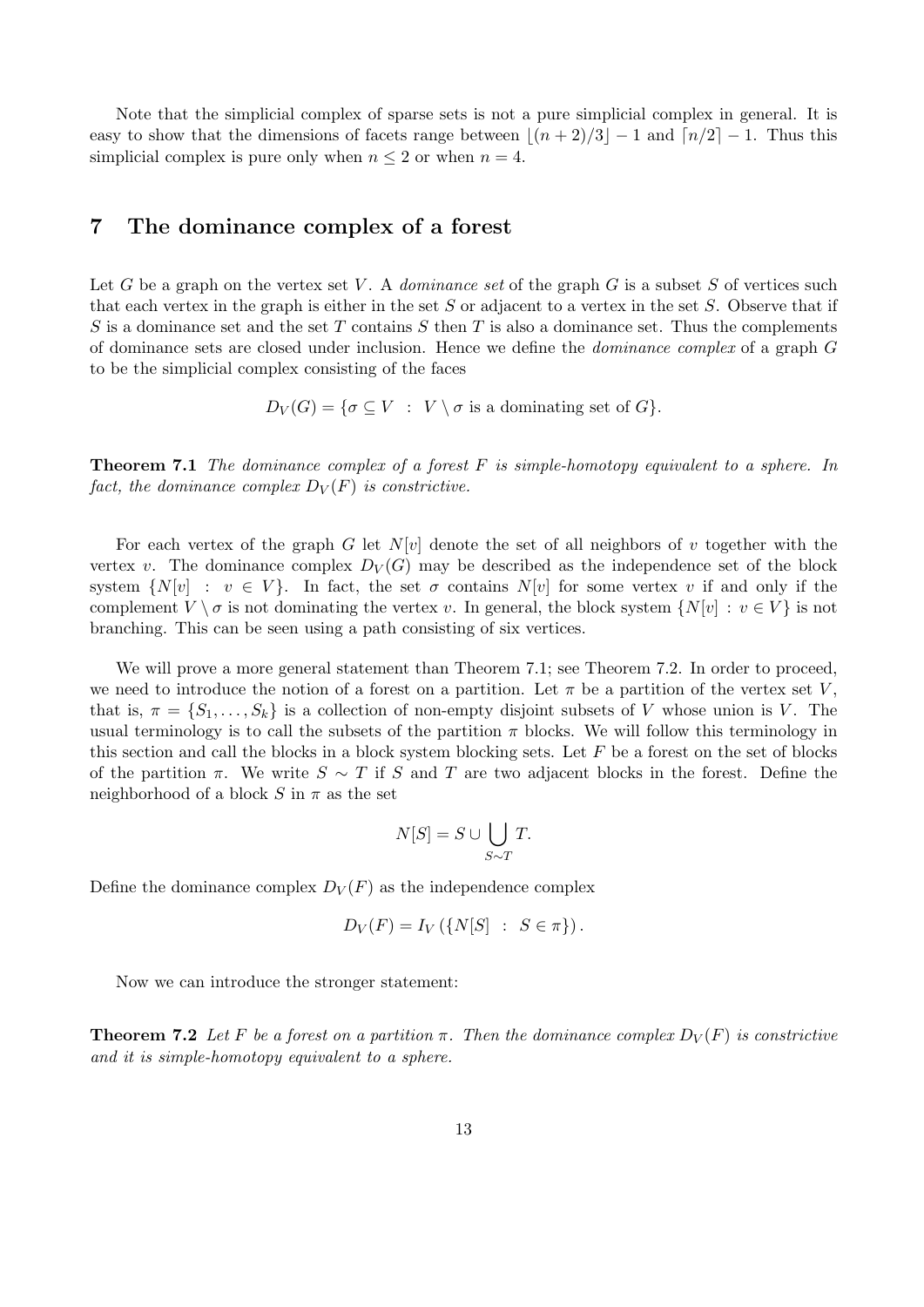In order to work with forests on partitions we need to introduce some notation. Let  $\pi$  be a partition of the set V and let F a forest on  $\pi$ . Let B and C be two non-empty disjoint sets that are also disjoint from the set V. Let  $F \cup \{B\}$  denote the forest where we add the set B as a new block to the partition  $\pi$  and let this block be an isolated node in the forest. Similarly, let  $F \cup \{B, C\}$  be forest where we add two singleton blocks to the forest F. Let  $F \cup \{B \sim C\}$  be forest where we add the two nodes B and C, and we attach them with an edge together. Let A be a block of  $\pi$ . Let  $B_1, \ldots, B_k$  be disjoint non-empty sets that are also disjoint from the vertex set V. Let  $F_{A;B_1,...,B_k}$  denote the forest on the partition  $\pi \cup \{B_1,\ldots,A_k\}$  where we add the adjacency relations  $A \sim B_1, B_1 \sim B_2, \ldots, B_{k-1} \sim B_k$ . Similarly, let  $F_{A;B_1,...,B_k;C_1,...,C_m}$  denote the forest  $(F_{A;B_1,...,B_k})_{A;C_1,...,C_m}$ , that is, we attach two paths to the forest  $F$  at the node  $A$ .

Similar to Proposition 6.2 is the following one for dominance complexes of forests on partitions:

**Proposition 7.3** We have the following list of one equality and five simple-homotopy equivalences.

- (i)  $D(F \cup \{A \sim B\}) = D(F \cup \{A \cup B\}).$
- (ii)  $D(F \cup \{A \cup \{u\}, B \cup \{v\}\}) \cong D(F \cup \{A \cup B \cup \{w\}\}).$
- (iii)  $D(F_{A;B\cup\{u\};C\cup\{v\}}) \cong D(F_{A;B\cup C\cup\{w\}})$ ,
- (iv)  $D(F_{A;B\cup\{u\};C,D\cup\{v\}}) \cong D(F_{A;B\cup C\cup D\cup\{w\}}),$
- (v)  $D(F_{A:B.C\cup\{u\}:D\cup\{v\}:E}) \cong D(F_{A:B\cup C\cup D\cup\{w\}:E})$  and
- (vi)  $D(F_{A;B\cup\{u\},C,D\cup\{v\}}) \cong D(F_{A;B\cup C\cup D\cup\{w\}}).$

**Proof:** To prove statement (i), observe that on the left hand side forest the neighborhoods of the blocks A and B are the same, that is  $N[A] = N[B] = A \cup B$ . But this is the neighborhood of the block  $A \cup B$  in the right hand side forest. Thus the two dominance complexes are the same.

In each statement (ii) trough (vi) observe that  $\{u, v\}$  do not belong to any minimal non-face. Hence we may contract the vertices  $u$  and  $v$  to obtain the new vertex  $w$ . This contraction alone yields the right hand side in each of these five statements.

For instance, let us consider statement (v). Observe that the neighborhoods essential to us are  $N[C \cup \{u\}] = B \cup C \cup \{u\}, N[E] = D \cup E \cup \{v\}, \text{ and } N[A] = A \cup B \cup D \cup \{v\} \cup S, \text{ where } S \text{ is }$ the neighborhood of A in the original forest F. We do need to consider the neighborhoods  $N[B]$ and  $N[D \cup \{v\}]$  since they contain  $N[B]$  respectively  $N[D \cup \{v\}]$ . Contracting u and v we obtain the following two blocking sets in the contracted complex:  $B\cup C\cup D\cup E\cup \{w\}$  and  $A\cup B\cup C\cup D\cup \{w\}\cup S$ . In the forest  $F_{A:B\cup C\cup D\cup \{w\}, E}$  these two sets are the neighborhoods  $N[E]$  and  $N[A]$  proving statement (v).  $\Box$ 

Proof of Theorem 7.2: We prove the statement by induction on the number of blocks in the underlying partition. The induction basis is when there is only one block  $\tilde{A}$  in the partition. Then we have that the dominating complex is a sphere of dimension  $|A| - 2$ .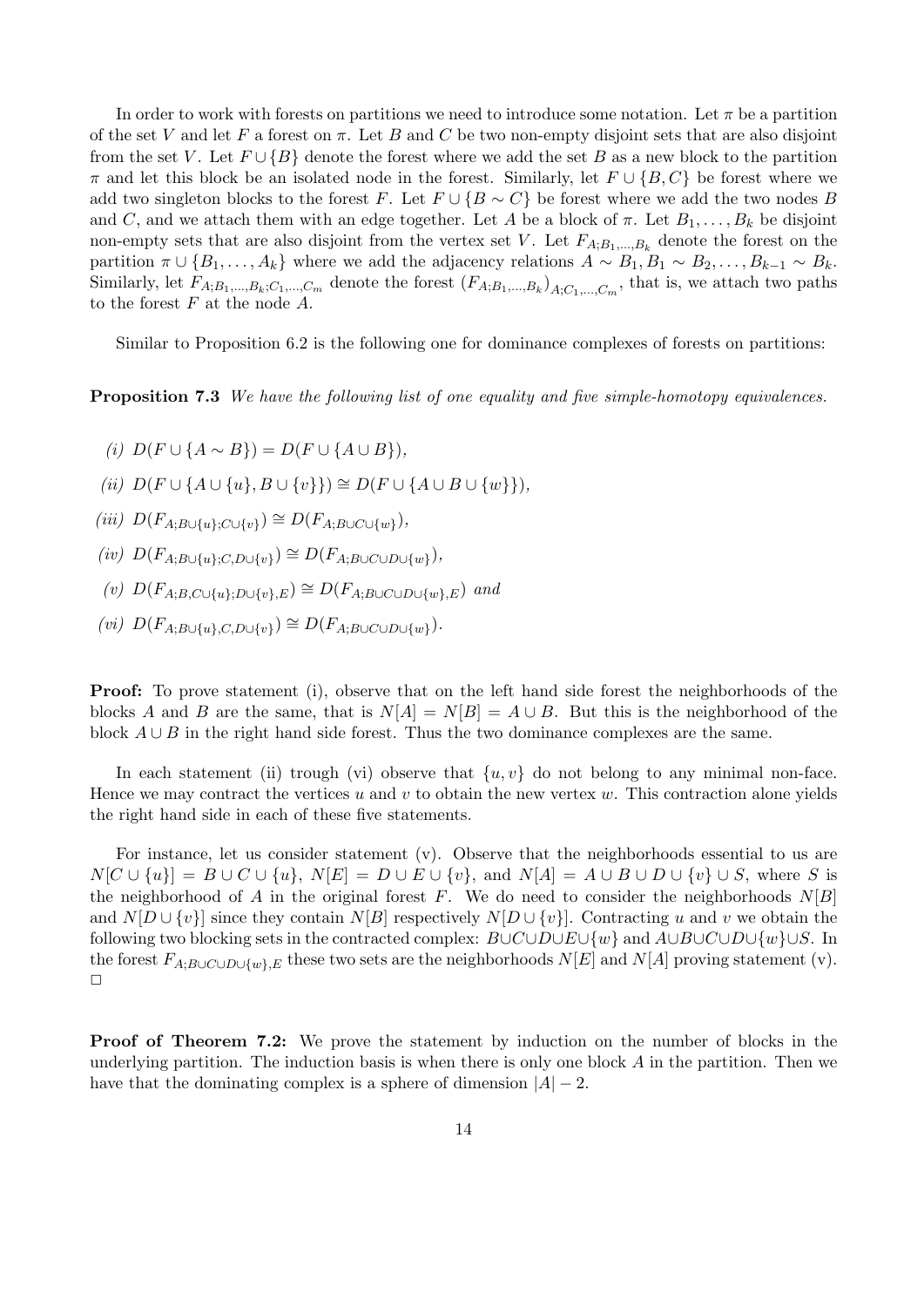If there are more than one block in the partition one of the rules (i) through (vi) applies and we obtain a smaller forest. Observe that when we are contracting, one of the contracted vertices are in a unique circuit. Hence the dominance complex is constrictive.  $\Box$ 

Lemma 7.4 The dominance complex of a path on k vertices is simple-homotopy equivalent to a sphere of dimension  $\lfloor k/2 \rfloor - 1$ . More generally, if  $\pi$  is a partition of an n-element set into k blocks and F is a path on these k blocks the dominance complex  $D(F)$  is simple-homotopy equivalent to a sphere of dimension  $n - \lfloor k/2 \rfloor - 1$ .

**Proof:** We prove the more general statement by induction on k. The induction basis being  $k \leq 2$ and in this case the dominance complex is the boundary of  $(n-1)$ -dimensional simplex, that is, it is a  $(n-2)$ -dimensional sphere. When  $k=3$  apply rules (iii) and (i) to obtain a path of one node and one underlying vertex less since we contracted two vertices. When  $k \geq 4$  apply rule (vi) to obtain a path with two nodes less one underlying vertex less. Observe that the quantity  $n - \lfloor k/2 \rfloor - 1$  remains invariant under these transformations and hence it is the dimension of the sphere. The first statement of the lemma follows by considering the case when  $n = k$ .

Observe that the dominance complex in this lemma can also also be viewed as the independence complex of a family of intervals on  $[1, n]$ . When  $n = k$ , the intervals are  $[1, 2]$ ,  $[2, 4]$ ,  $[3, 5]$ , ...  $[n-3, n-1]$  and  $[n-1, n]$ .

### 8 The Alexander dual of a constrictive complex

We now consider the *Alexander dual* or *blocker* of a simplicial complex. In order to make its definition work properly, we prefer to drop the requirement that a singleton has to be a face from the definition of a simplicial complex, as it is done in [7, Section 2]. A generalized (abstract) simplicial complex  $\triangle$  on a vertex set V is simply a family of subsets of V, closed under inclusion. If we think of the subsets of V as a Boolean algebra, then a simplicial complex is a *lower ideal* of this partially ordered set. The notions of edge contraction, elementary collapse, coning and suspension may be generalized to generalized abstract simplicial complexes in a straightforward manner. In this section only, by the term "simplicial complex" we will always mean "generalized abstract simplicial complex".

For a generalized abstract simplicial complex  $\triangle$  define the set of *genuine vertices* as vert $(\triangle)$  =  $\{v \in V : \{v\} \in \Delta\}$ . Observe that there are two simplicial complexes on the empty vertex set. First there is  $\Delta = \{\emptyset\}$ . This simplicial complex should be considered as a (-1)-dimensional sphere. Second, there is the complex  $\Delta = \emptyset$ . This complex is contractible since it is obtained from the point  $\{\emptyset, \{v\}\}\$ by a collapse and should be considered as a  $(-1)$ -dimensional simplex.

**Definition 8.1** Let  $\triangle$  be a simplicial complex on the vertex set V. We define the Alexander dual of  $\triangle$  as  $\mathcal{D}(\triangle) = {\sigma \subseteq V : V \setminus \sigma \notin \triangle}.$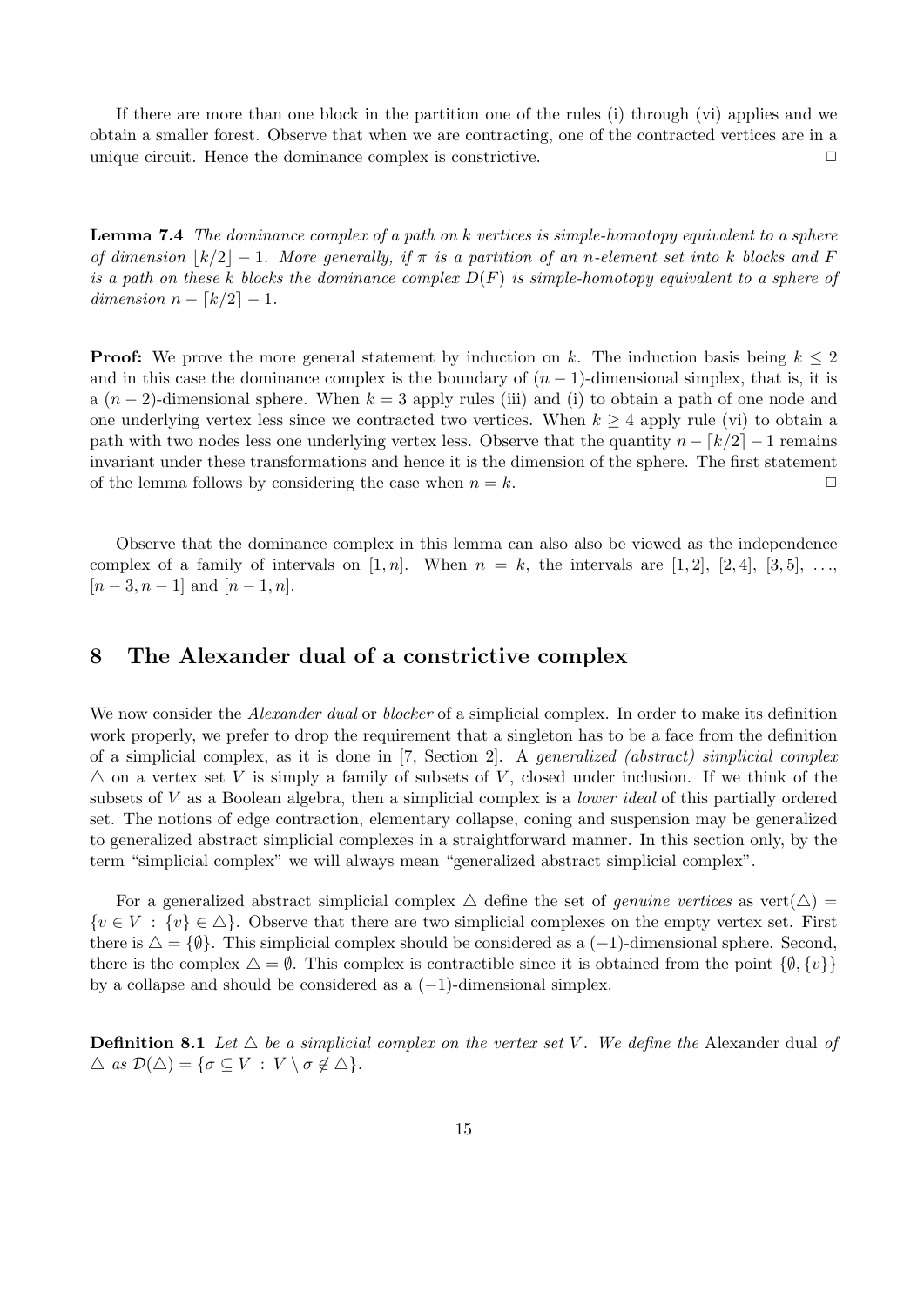A simplicial complex  $\triangle$  is a lower ideal in the Boolean algebra  $B_V$  generated by the set V. The complement  $B_V \setminus \Delta$  in the Boolean algebra  $B_V$  is an upper ideal. Finally, the complements of the sets in  $B_V \setminus V$  form again a lower ideal, namely the Alexander dual. Thus a facet  $\sigma$  in the complex  $\triangle$ correspond to the circuit  $V \setminus \sigma$  in the Alexander dual  $\mathcal{D}(\triangle)$ . Similarly, a circuit B in the complex  $\triangle$ correspond to the facet  $V \setminus B$  in the Alexander dual. A free face  $\tau \in \triangle$  is an element of the lower ideal contained in a unique maximal element  $\sigma$  of  $\Delta$ . If  $|\tau| = |\sigma| - 1$ , then the collection  $\mathcal{D}(\Delta) \cup \{V \setminus \sigma, V \setminus \tau\}$ is a lower ideal. This reasoning provides a combinatorial proof of the following statement.

**Proposition 8.2** Let  $\triangle$  and  $\triangle'$  be simplicial complexes on the same vertex set V. Then  $\triangle'$  may be obtained from  $\Delta$  via an elementary collapse if and only if  $\mathcal{D}(\Delta)$  may be obtained from  $\mathcal{D}(\Delta')$  via an elementary collapse.

This is property 7 of the Alexander dual in Kalai's paper [13]. He also notes that  $\triangle$  is isomorphic to  $\Delta'$  if and only if  $\mathcal{D}(\Delta)$  is isomorphic to  $\mathcal{D}(\Delta')$  and that

$$
\mathcal{D}(\mathcal{D}(\triangle)) = \triangle \tag{8.4}
$$

for every simplicial complex. The same fact is also noted by J. Kahn, M. Saks, and D. Sturtevant on p. 301 in [12], and cited in a setting of PL-manifolds by X. Dong in [6, Lemma 10]. Repeated application of Proposition 8.2 yields the following theorem.

**Theorem 8.3** Let  $\triangle$  and  $\triangle'$  be simplicial complexes on the same vertex set V. Then  $\triangle$  is simplehomotopic to  $\Delta'$  if and only if  $\mathcal{D}(\Delta)$  is simple-homotopic to  $\mathcal{D}(\Delta')$ .

From a topological view point, the geometric realization of  $\mathcal{D}(\triangle)$  is homotopy equivalent to the the set difference between the geometric realization of the boundary of the simplex with vertex set V and the geometric realization of the complex  $\Delta$ . From this interpretation and using the well-known Alexander Duality Theorem one can prove that  $\triangle$  is a homology sphere if and only if its Alexander dual is. See the papers [7, 13] for details.

**Remark 8.4** Since we allow the vertex set V of the simplicial complex  $\triangle$  to be a larger set than the set of genuine vertices vert( $\triangle$ ), the natural question arises how does the Alexander dual change when we enlarge the vertex set with additional non-genuine vertices. This also seems to be an issue that has not been addressed explicitly in the literature. It is relatively easy to prove the following. Let  $\Delta'$  be the simplicial complex obtained from  $\Delta$  by adding a new (non-genuine) vertex V. Then the combinatorial Alexander dual of  $\Delta'$  is homotopy equivalent to the suspension of the combinatorial Alexander dual of  $\triangle$ . Hence either both Alexander duals are homotopy equivalent to a single vertex or a sphere, or none of them are.

As a consequence of Lemma 4.2 and Theorem 8.3 we obtain:

Corollary 8.5 The Alexander dual of a constrictive simplicial complex is simple homotopic to a single vertex or the boundary complex of a sphere.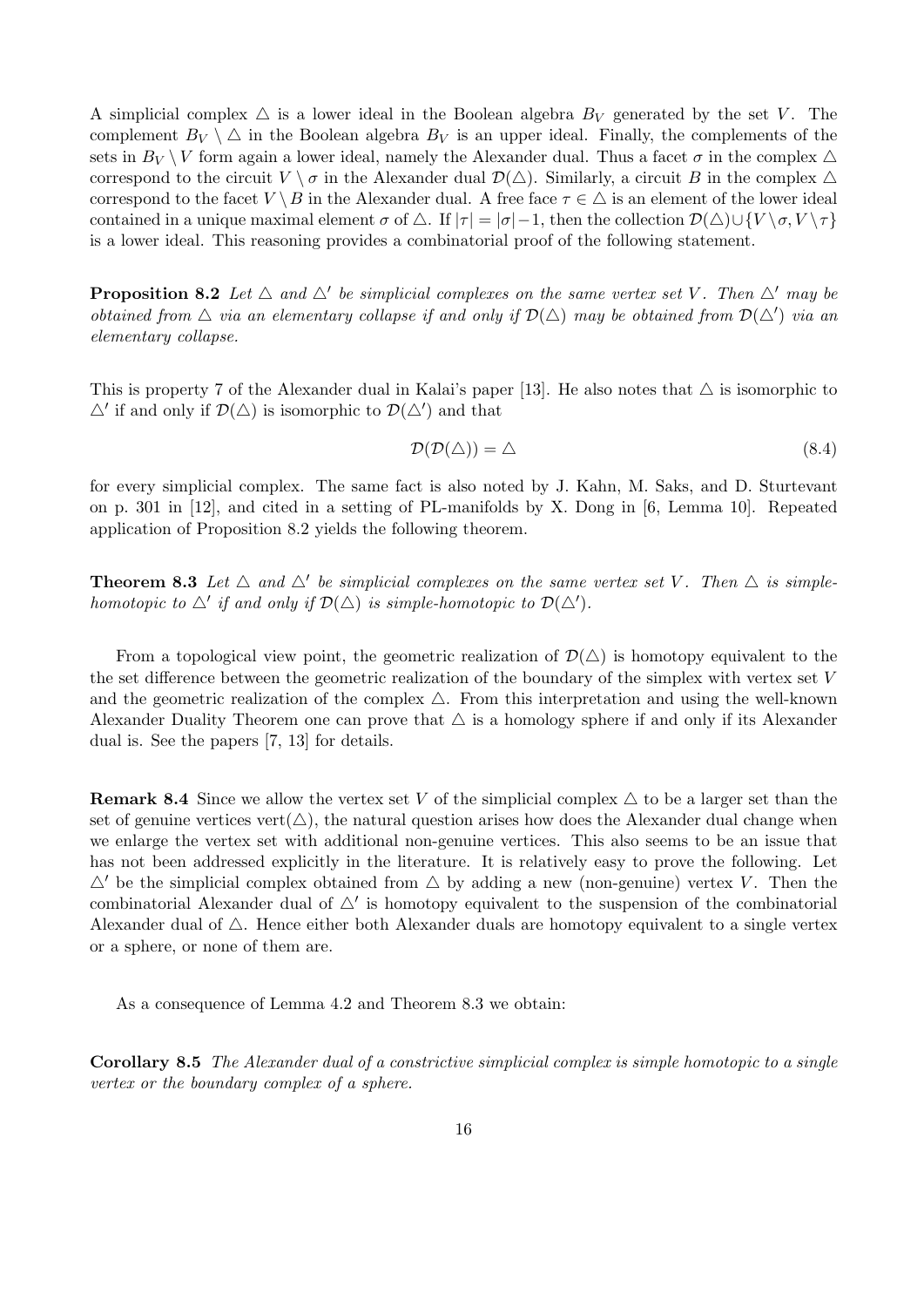We may use this result to obtain more classes of simplicial complexes that are contractible or homotopy equivalent to spheres. In particular, as the Alexander duals of Theorems 4.4, 5.3 and 7.1 we obtain the following four corollaries.

**Corollary 8.6** Let  $\mathcal I$  be a family of intervals on the set  $[1, n]$ . Then the simplicial complex

$$
\triangle_{\mathcal{I}} = \{ \sigma \, : \, \sigma \subseteq [1, n] \setminus I \text{ for some } I \in \mathcal{I} \}
$$

is simple-homotopic to a single vertex or to a sphere.

This is [1, Theorem 3] and it is equivalent to a result of Kahn [11] on interval generated lattices which was rediscovered independently by Linusson [15, Theorem 15.1].

**Corollary 8.7** Let  $\mathcal{B} = \{B_1, \ldots, B_n\}$  be branching block system on a vertex set V. Then the simplicial complex

$$
\triangle = \{ \sigma \, : \, \sigma \subseteq V \setminus B_i \text{ for some } B_i \in \mathcal{B} \}
$$

is simple-homotopic to a single vertex or to a sphere.

As a corollary to the previous corollary or to Corollary 6.1 we have the next dual result.

**Corollary 8.8** Let F be a forest on the vertex set V. Then the simplicial complex  $\triangle$  consisting of all subsets  $\sigma$  of V that do not contain all the edges, that is,

$$
\triangle = \{ \sigma : \sigma \subseteq V \setminus \{u, v\} \text{ for some } uv \in E(F) \}
$$

is simple-homotopic to a single vertex or to a sphere.

**Corollary 8.9** Let F be a forest on the vertex set V. Then the simplicial complex  $\Delta_F$  consisting of all subsets  $\sigma$  of V that are not dominating, that is,

$$
\triangle_F = \{ \sigma \, : \, \sigma \subseteq V \setminus N[v] \text{ for some } v \in V \}
$$

is simple-homotopy equivalent to a sphere.

Note that  $\Delta_F$  is the independence complex of the collection of dominating sets of the forest.

### 9 Concluding questions

Given a graph G what can be said about the topology of the independence complex  $I(G)$ ? As it was pointed out to us by a referee, the first barycentric subdivision of a simplicial complex is the independence complex of the complement of the comparability graph of the underlying face poset.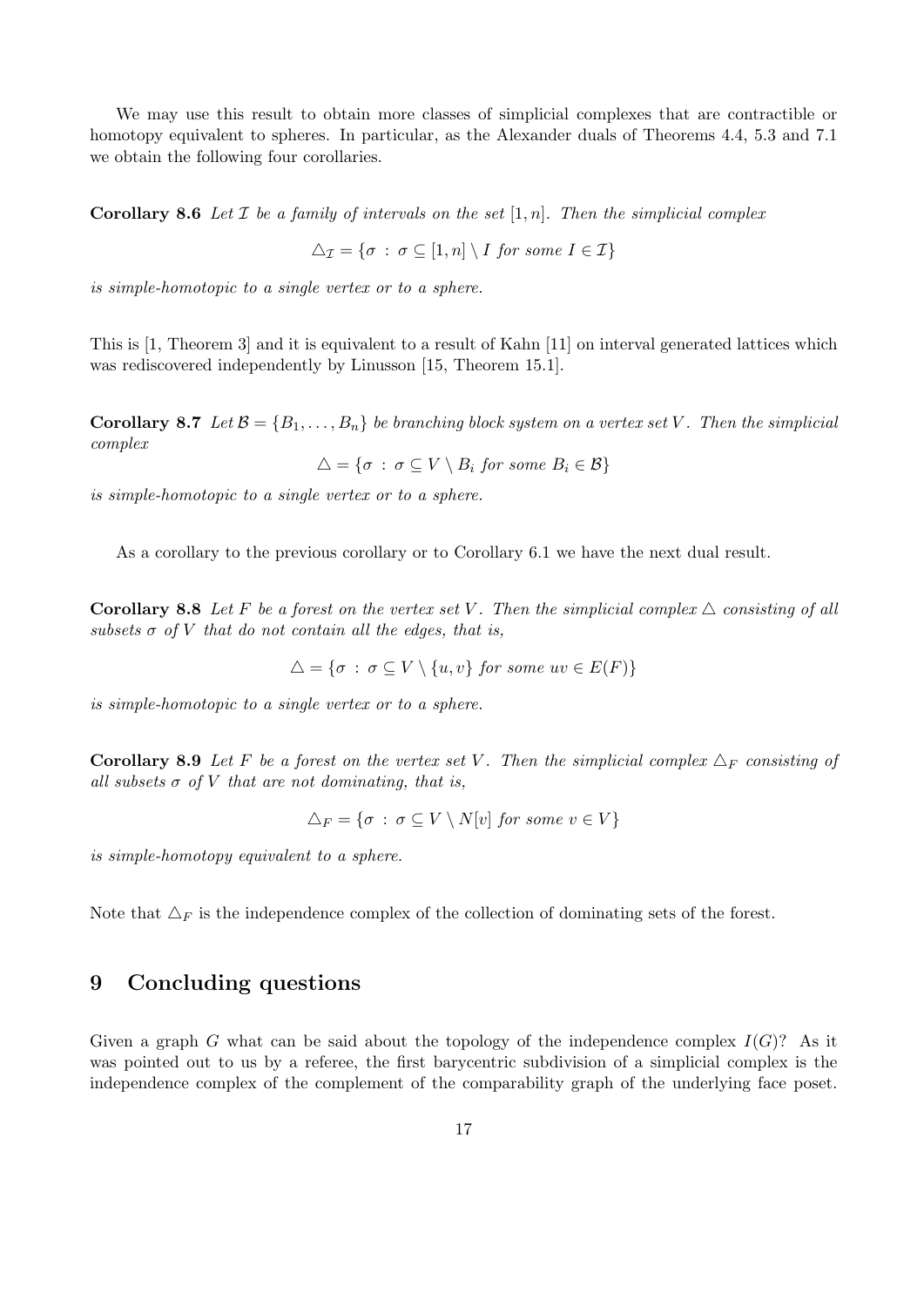Therefore every simplicial complex arising as the barycentric subdivision of a CW complex may be represented as the independence complex of a graph. As a consequence, the independence complex of a graph may have any homotopy type. This makes the question which *graph theoretic* properties imply homotopy equivalence to a single vertex or a sphere, even more interesting. The same question may be raised about the topology of the dominance complex  $D(G)$ .

Given a forest  $F$  we know that its dominance complex is homotopy equivalent to a sphere. Thus the dimension of this sphere is an invariant of the forest. Is there a simple way to compute this invariant? Similarly, is there a simple way to determine if independence complex of a forest is contractible and if not determine the dimension of associated sphere? One suggestion is to consider the algorithms occurring in work of Contenza [5], Farber [9] and Mynhardt [16]. Moreover, can our homotopy results be extended to other classes of graphs, for instance, strongly chordal graphs?

Other questions that occur naturally are: Can the class of constrictive simplicial polytopes be classified? When is a constrictive simplicial complex non-pure shellable; for this extension of the notion of shelling see the paper by Björner and Wachs [3].

The Stirling complex is the simplicial complex  $\triangle_n$  on the vertex set  $V_n = \{(i, j) : 1 \leq i < j \leq n\}$ with the minimal non-faces (circuits) are the pairs  $\{(i, j), (i, k)\}\$ and  $\{(i, k), (j, k)\}\$  where i, j and k range over  $1 \leq i \leq j \leq k \leq n$ . Observe that the Stirling complex is the independence complex of a graph, since all its circuits have cardinality 2. Another way to describe this complex is that the collection of all faces is the set of all rook placements on the board  $V_n$ . The number of k-dimensional faces is given by the Stirling number of the second kind  $S(n, n - k - 1)$ ; see [17, Proposition 2.4.2]. What can be said about the homotopy type of the Stirling complex  $\Delta_n$ ?

### Acknowledgements

The first author was partially supported by National Science Foundation grant 0200624. The second author is on leave from the Alfréd Rényi Institute of Mathematics, Hungarian Academy of Sciences and he is partially supported by Hungarian National Foundation for Scientific Research grant no. F032325. He thanks the first author and the University of Kentucky for their hospitality, where this research was initiated. Both authors thank Margaret Readdy, Vic Reiner, and a referee for helpful comments and suggestions.

## References

- [1] L. J. Billera and G. Hetyei, "Decompositions of partially ordered sets,", Order 17 (2000), 141–166.
- [2] L. J. Billera and A. N. Myers, Shellability of interval orders, Order 15 (1999), 113–117.
- [3] A. BJÖRNER AND M. WACHS, Shellable nonpure complexes and posets, *Trans. Amer. Math. Soc.* 348 (1996), 1299–1327.
- [4] Marshall M. Cohen, "A Course in Simple Homotopy Theory," Springer-Verlag New York, 1973.
- [5] T. M. CONTENZA, "Some results on the dominating set polytope," Doctoral dissertation, University of Kentucky, 2000.